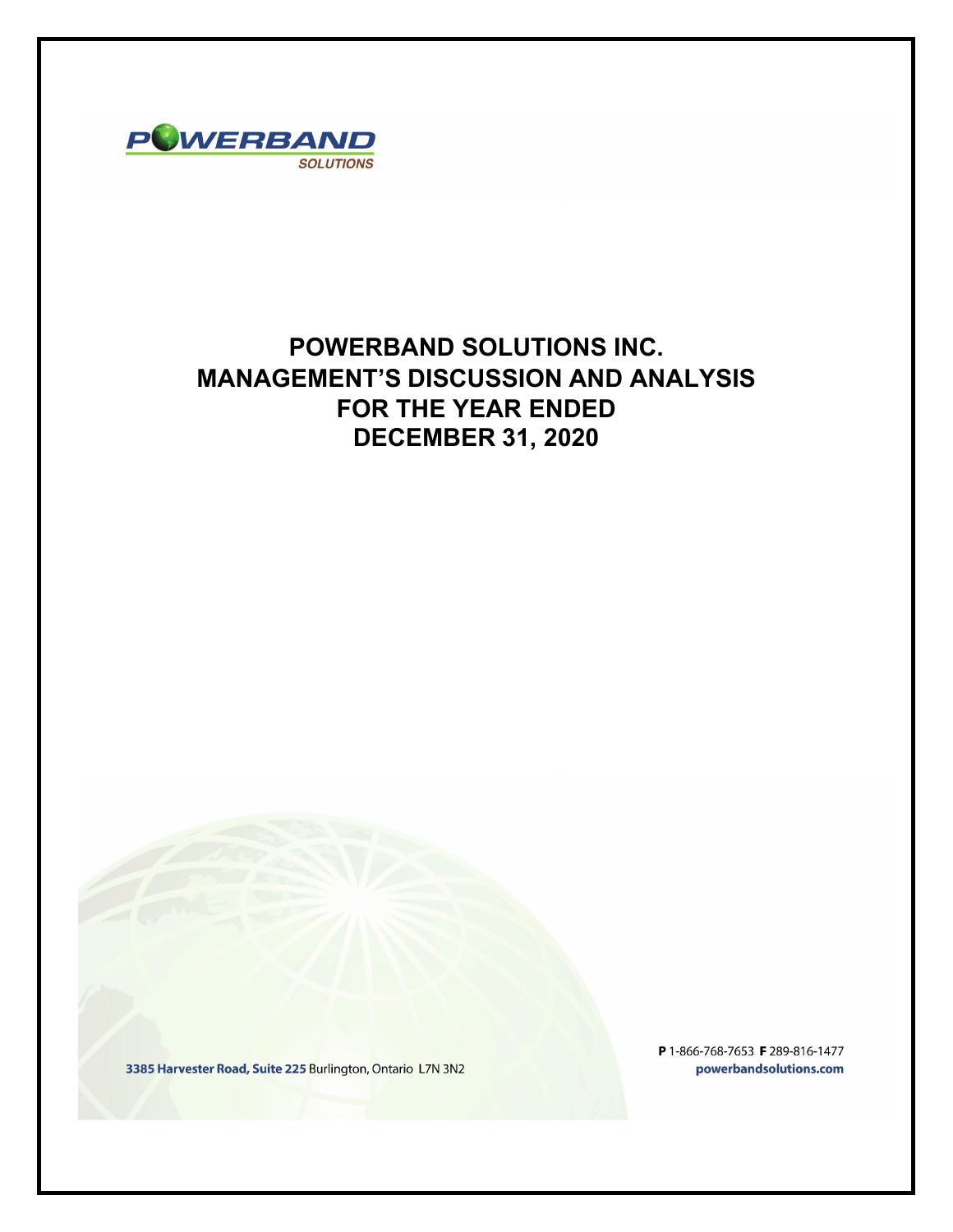### **Introduction**

The following Management Discussion & Analysis ("MD&A") of PowerBand Solutions Inc. (the "Company", "PowerBand") has been prepared and written to comply with the requirements of National Instrument 51- 102 - Continuous Disclosure Obligations and should be read in conjunction with the annual audited consolidated financial statements of the Company for the years ended December 31, 2020 and 2019, together with the notes thereto. Results are reported in Canadian dollars, unless otherwise noted. In the opinion of management, all adjustments (which consist only of normal recurring adjustments) considered necessary for a fair presentation have been included. The results for the year ended December 31, 2020 are not necessarily indicative of the results that may be expected for any future period. Information contained herein is presented as at April 28, 2021, unless otherwise indicated.

The annual audited consolidated financial statements of the Company for the years ended December 31, 2020 and 2019, have been prepared using accounting policies consistent with International Financial Reporting Standards ("IFRS") as issued by the International Accounting Standards Board and interpretations of the IFRS Interpretations Committee.

For the purposes of preparing this MD&A, management, in conjunction with the Board of Directors, considers the materiality of information. Information is considered material if: (i) such information results in, or would reasonably be expected to result in, a significant change in the market price or value of PowerBand's common shares; or (ii) there is a substantial likelihood that a reasonable investor would consider it important in making an investment decision; or (iii) it would significantly alter the total mix of information available to investors. Management, in conjunction with the Board of Directors, evaluates materiality with reference to all relevant circumstances, including potential market sensitivity.

# **Caution Regarding Forward-Looking Statements**

This MD&A contains certain forward-looking information and forward-looking statements, as defined in applicable securities laws (collectively referred to herein as "forward-looking statements"). These statements relate to future events or the Company's future performance. All statements other than statements of historical fact are forward-looking statements. Often, but not always, forward-looking statements can be identified by the use of words such as "plans", "expects", "is expected", "budget", "scheduled", "estimates", "continues", "forecasts", "projects", "predicts", "intends", "anticipates" or "believes", or variations of, or the negatives of, such words and phrases, or state that certain actions, events or results "may", "could", "would", "should", "might" or "will" be taken, occur or be achieved. Forward-looking statements involve known and unknown risks, uncertainties and other factors that may cause actual results to differ materially from those anticipated in such forward-looking statements. The forward-looking statements in this MD&A speak only as of the date of this MD&A or as of the date specified in such statement.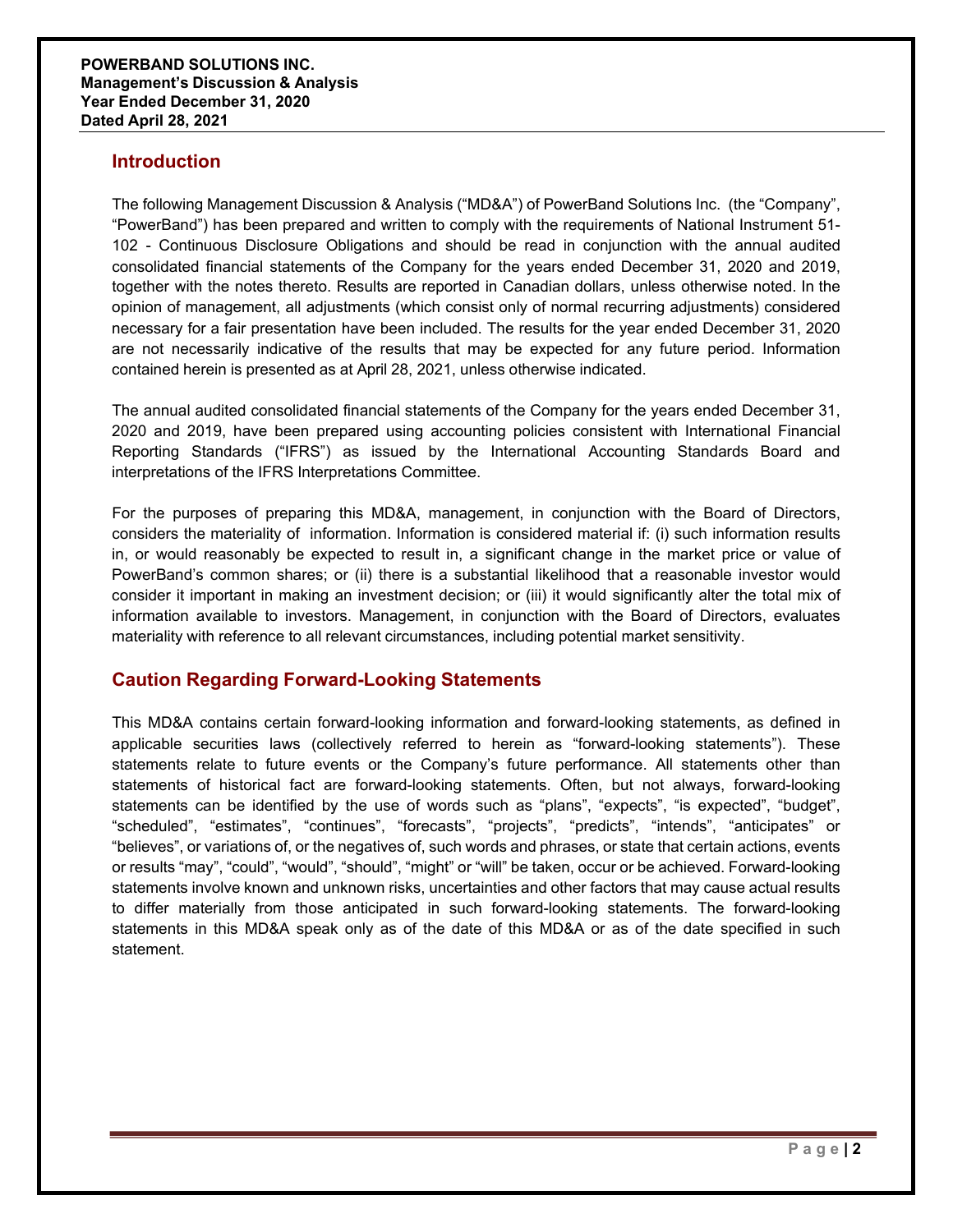### **POWERBAND SOLUTIONS INC. Management's Discussion & Analysis Year Ended December 31, 2020 Dated April 28, 2021**

| <b>Forward-looking statements</b>                                                                                                                                                                                                            | <b>Assumptions</b>                                                                                                                                                                                                                                                                                                                                                                   | <b>Risk factors</b>                                                                                                                                                                                                                                  |
|----------------------------------------------------------------------------------------------------------------------------------------------------------------------------------------------------------------------------------------------|--------------------------------------------------------------------------------------------------------------------------------------------------------------------------------------------------------------------------------------------------------------------------------------------------------------------------------------------------------------------------------------|------------------------------------------------------------------------------------------------------------------------------------------------------------------------------------------------------------------------------------------------------|
| For fiscal 2021, the Company's<br>operating expenses are<br>estimated to be approximately<br>\$800,000 per month for<br>recurring corporate operating<br>costs                                                                               | The Company has anticipated<br>all material costs; the operating<br>activities of the Company for the<br>twelve-month period ending<br>December 31, 2021, and the<br>costs associated therewith, will<br>be consistent with PowerBand's<br>current expectations.                                                                                                                     | Unforeseen costs to the<br>Company will arise; any<br>particular operating costs<br>increase or decrease from the<br>date of the estimation; changes<br>in economic conditions.                                                                      |
| The Company will be required to<br>raise additional capital in order<br>to meet its ongoing operating<br>expenses and complete its<br>planned business development<br>activities for the twelve-month<br>period ending December 31,<br>2021. | The operating and business<br>development activities of the<br>Company for the twelve-month<br>period ending December 31,<br>2021, and the costs associated<br>therewith, will be consistent with<br>PowerBand's current<br>expectations; debt and equity<br>markets, exchange and interest<br>rates and other applicable<br>economic conditions will be<br>favourable to PowerBand. | Changes in debt and equity<br>markets; timing and availability<br>of external financing on<br>acceptable terms; increases in<br>costs; reductions in revenue,<br>interest rate and exchange rate<br>fluctuations; changes in<br>economic conditions. |
| Management's outlook<br>regarding future trends.                                                                                                                                                                                             | Financing will be available for<br>PowerBand's business<br>development and operating<br>activities; the financing market<br>will be receptive to the<br>Company's technological cloud-<br>based software solution.                                                                                                                                                                   | Industry-wide deterioration of<br>the automotive industry;<br>changes in debt and equity<br>markets; interest rate and<br>exchange rate fluctuations;<br>changes in economic and<br>political conditions.                                            |
| Sensitivity analysis of financial<br>instruments.                                                                                                                                                                                            | Based on management's<br>knowledge and experience of<br>the financial markets, the<br>Company believes that there<br>would be no material adverse<br>changes to its results for the<br>year ended December 31, 2021<br>as a result of a change in the<br>foreign currency exchange rates<br>or interest rates.                                                                       | Changes in debt and equity<br>markets; interest rate and<br>exchange rate fluctuations.                                                                                                                                                              |

Inherent in forward-looking statements are risks, uncertainties, and other factors beyond PowerBand's ability to predict or control. Please also make reference to those risk factors referenced in the "Risks and Uncertainties" section below. Readers are cautioned that the above chart does not contain an exhaustive list of the factors or assumptions that may affect the forward-looking statements, and that the assumptions underlying such statements may prove to be incorrect. Actual results and developments arelikely to differ, and may differ materially, from those expressed or implied by the forward-looking statements contained in this MD&A.

Forward-looking statements involve known and unknown risks, uncertainties and other factors that may cause PowerBand actual results, performance, or achievements to be materially different from any of its future results, performance or achievements expressed or implied by forward-looking statements. All forward-looking statements herein are qualified by this cautionary statement. Accordingly, readers should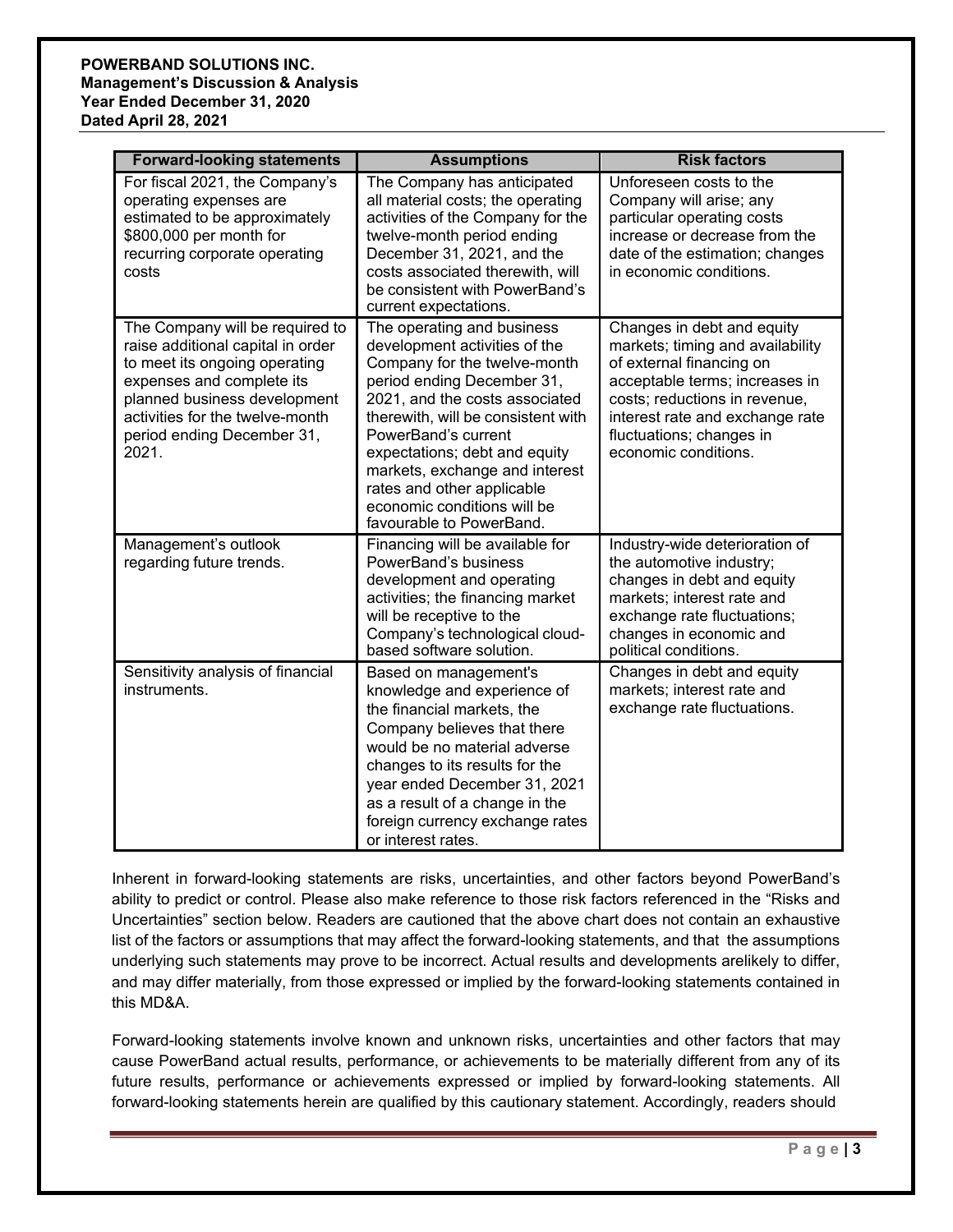not place undue reliance on forward-looking statements. The Company undertakes no obligation to update publicly or otherwise revise any forward-looking statements whether as a result of new informationor future events or otherwise, except as may be required by law. If the Company does update one ormore forwardlooking statements, no inference should be drawn that it will make additional updates with respect to those or other forward-looking statements, unless required by law.

### **Description of Business**

PowerBand Solutions Inc. (the "Company") (formerly Marquis Ventures Inc.) was incorporated under the Business Corporations Act (British Columbia) on September 29, 2009, and is domiciled in Suite 225, 3385 Harvester Road, Ontario, Canada L7N 3N2. The registered office is located at Suite 1700, 666 Burrard Street, Vancouver, BC, Canada V6C 2X8.

PowerBand is a technology company that has developed (i) an online trading platform, (ii) a standardized appraisal system, (iii) a market intelligence report, (iv) a desking tool, and (v) a finance portal for utilization in the automotive industry.

In February 2018, the Company closed its Qualifying Transaction under TSX Venture Exchange ("Exchange") Policy 2.4 – Capital Pool Companies and changed its name to PowerBand Solutions Inc.

Effective February 9, 2018, the Company's shares traded on the Exchange under the symbol "PBX".

In November 2018 the Company entered into a 50/50 joint venture agreement with Bryan Hunt, who operate D2D Auto Auctions, an online auction, remarketing platform in the U.S.

In July 2019 the Company acquired a 60% interest in MUSA Holdings, LLC, a new and used vehicle leasing platform in the U.S.

In October 2020, the Company acquired 60% interest in IntellaCar Solutions LLC, that offers an extensive video and brochure library of vehicles, enabling users to review the vehicle details. This technology is used by car dealerships in the United States.

The significant assets owned by PowerBand are web based vehicle auction, remarketing, leasing and finance service and software programs for automotive dealers and consumers. The software is hosted in Microsoft's Azure cloud and offers a number of distinct but interconnected product offerings to its clients. PowerBand's core product is responsive and has published an IOS and Android mobile application for use by its customers. A summary of the product offerings that PowerBand provides is listed below.

### *Online Auction Formats*

PowerBand offers two distinct online formats within its auction portal: LiveNet and MarketPlace.

LiveNet is a real-time, targeted, mobile online auction. LiveNet allows dealers to quickly and efficiently launch vehicle "auction calls" which are comprised of condition reports, photos, disclosures and third- party history reports to various networks of qualified buyers. These buyers are then encouraged to participate in a short duration auction (*via* smartphone) that results in a verified real time valuation of the described vehicle at that moment of time, and often the sale of the vehicle from the seller to the buyer.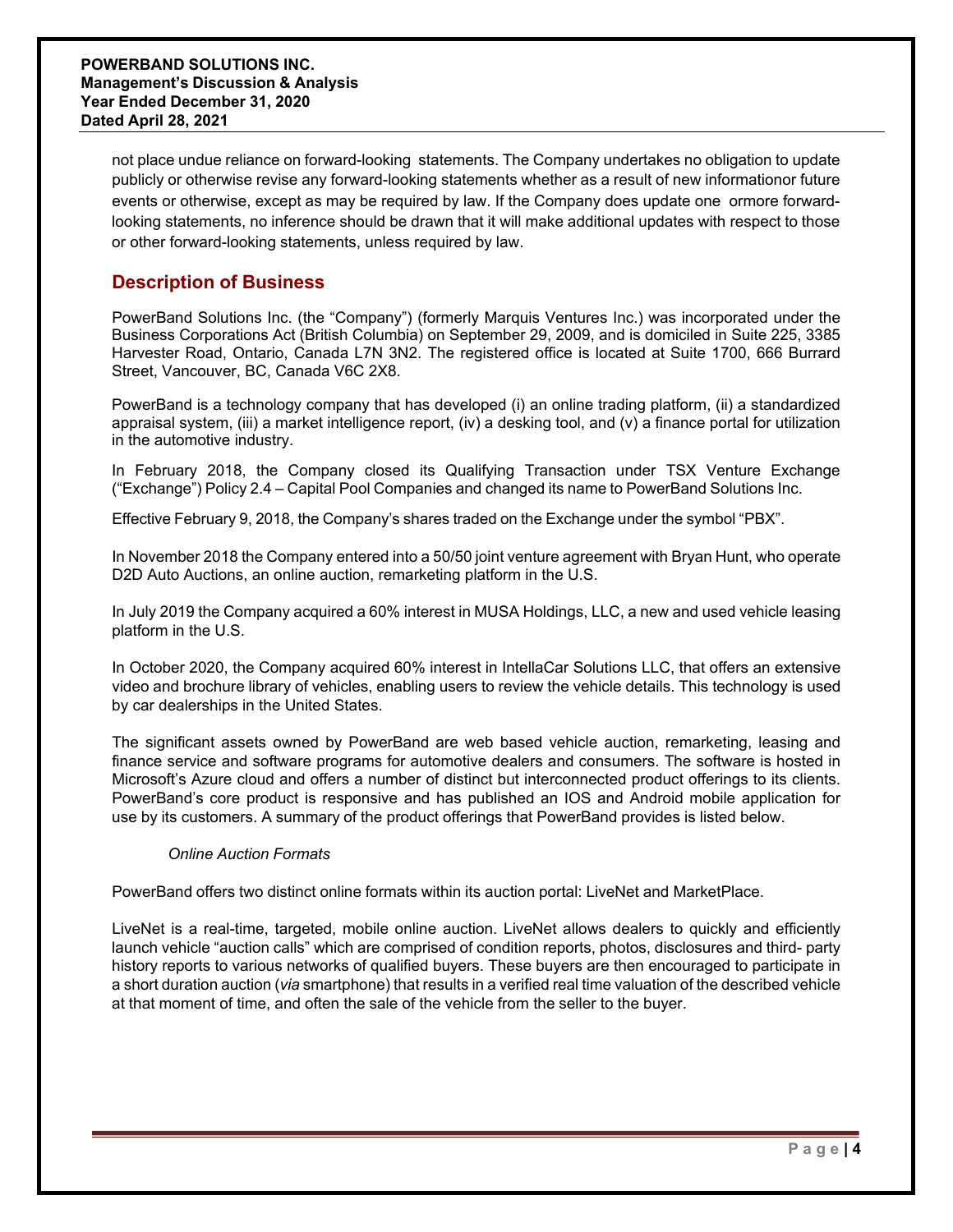MarketPlace, a more familiar style of online auction, allows dealers, rental and leasing companies to post used vehicles for sale to qualified wholesale buyers. This auction type features fixed length auctions, reserve bids, make an offer and buy it now functionality, and is complementary to the LiveNet auction type. MarketPlace targets dealers looking to discover new inventory for their used lots and/or dispose of excess inventory. Both auctions provide a system generated bill of sale and has arbitration policies in place to ensure the buyer's confidence.

### *Standardized Appraisal System*

The Standardized Appraisal System is PowerBand's proprietary electronic used vehicle appraisal system. The appraisal system ensures full compliance with the regulations and vehicle disclosure rules set forth

by governing bodies (such as the *Motor Vehicle Dealers Act* of Ontario) and can be customized to meet the applicable compliance requirements of any province or state. The appraisal system can be utilized on any portable device and does not depend on network coverage so is available for use anywhere.

### *Market Intelligence*

Market Intelligence provides automotive dealerships with retail market price valuation from over two hundred and fifty thousand vehicles in the database. This product allows dealerships to customize their search within a geographic region for local market pricing on targeted vehicles identified down to the trim level of the vehicle. The analytical tools and reporting functions produce graphs, tables, maps and reports to summarize the information and enable dealers to make quick decisions based on the information presented.

### *Desking Tool*

PowerBand's desking tool, referred to as PowerDesk, is a robust, user-friendly platform that allows a dealer to quickly and accurately prepare payment scenarios for their customers, including all manufacturer supported incentives, rebates and programs. It also allows for the industry's easiest finance to lease comparison. PowerBand's integration partners allow for one-time entry of the deal, reducing time and user error. After adding any Financial & Insurance products, the deal is then pushed through to the partner's Finance Portal and in many cases, right through to the dealer's Dealer Management System.

### *Finance Portal*

PowerBand has developed a state-of-the-art Finance Portal, an electronic indirect lending platform that facilitates loan originations on any asset type. Target audiences for this software are new and independent automotive dealers, lenders, and original equipment manufacturers ("OEM"). The Finance Portal is a hosted service that is virtual and adaptable and can be integrated with LiveNet and Marketplace to offer banks, and other vehicle financial institutions, direct loan origination sources.

### *New and Used Vehicle Leasing Portal*

MUSA Holdings, LLC's product offering streamlines leasing for consumers and dealers, as well as incorporates first-of-its-kind technology to navigate the underwriting, funding, and delivery process, allowing MUSA to complete the entire customer experience in minutes.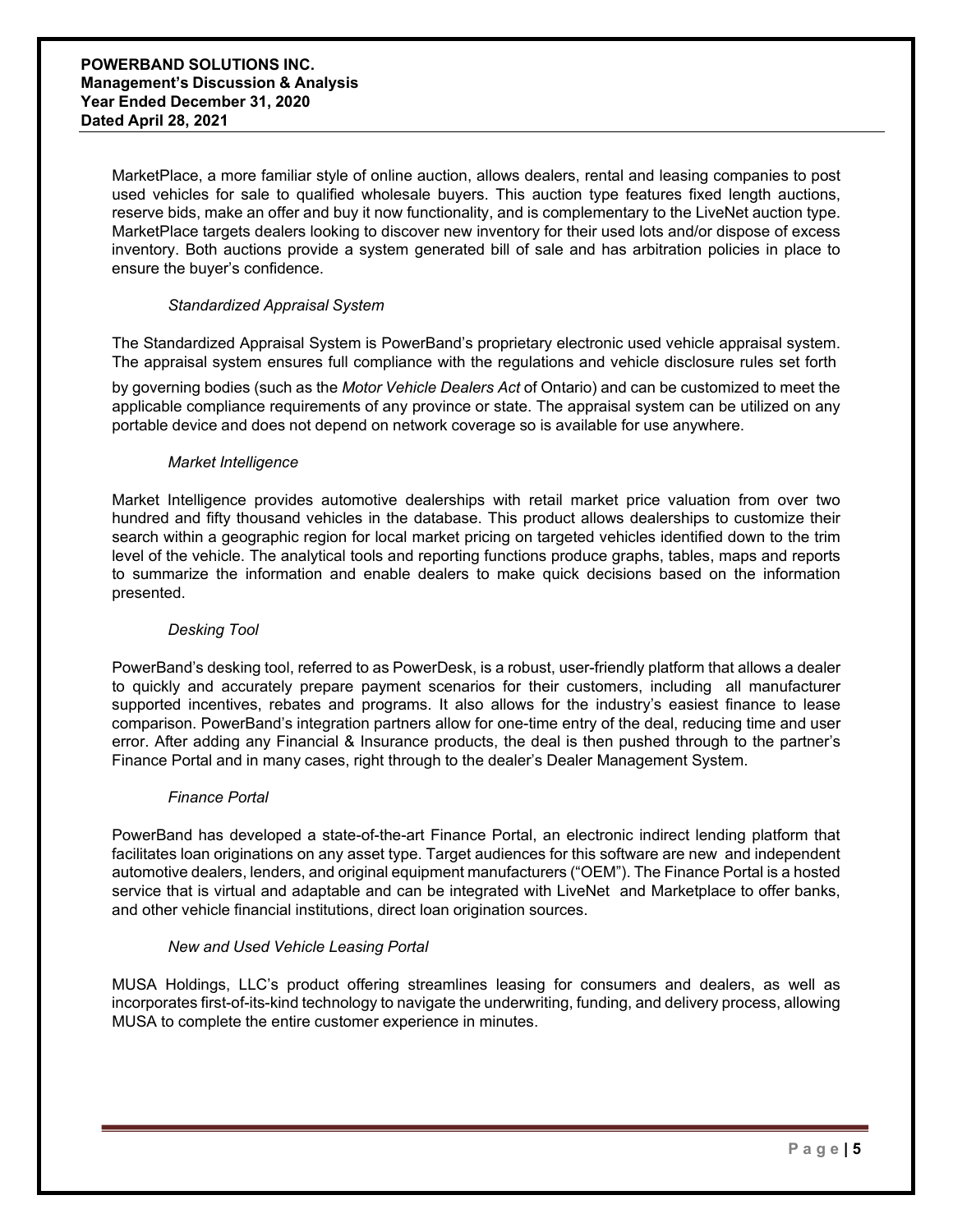#### *IntellaCar*

**IntellaCar** is the customer-facing sales solution that motivates customers to buy. IntellaCar gives dealership salespeople the tools and techniques needed to close the sale for both new and used vehicles, including all features, specifications, photos, brochures, technology videos, Carfax, etc. Using a native iPad app in-store, or desktop version, IntellaCar will create a personal web page for each customer with vehicles of interest so they can research and select the best one for them. It creates the customer experience that drives sales.

#### *Drivrzlane*

**DRIVRZLane** is the Digital Retailing solution that enables customers to purchase a vehicle online with a few easy clicks. Embedding our software on a dealer's website or on an inventory listing site lets customers select the right vehicle and click "Buy Now" to start the transaction. We present the lowest "penny-perfect" monthly payments for finance or lease, including F&I products, rebates, taxes and fees based on programs from hundreds of lenders.

### **Outlook**

As the use of the Internet to conduct everyday activities and commerce has become ubiquitous in today's society, and as the rise in importance of the Millennial generation (demographic following Generation Y, typically defined as those born between early 1980's and early 2000's) who crave empowerment, the traditional business model of how new and used vehicles are purchased and sold has quickly become outdated. Customers want to spend 30 minutes at a dealership, not 5 hours. Within this background and context PowerBand's management believes that the used vehicle industry is increasingly incorporating digital technologies in both the retail and wholesale markets. Management believes that this industry trend represents a strong demand for the services and technologies that PowerBand provides and the Company is wellpositioned to capitalize on this opportunity.

# **Operational Highlights**

- 1. On January 21, 2020 the Company closed on \$400,000 of a Private Placement financing, representing the second tranche of a \$500,000 Private Placement financing that was first announcedon December 20, 2019. The first tranche of \$100,000 closed on December 21, 2019. In total 7,692,307 units (the "Units") were issued at a price of \$0.065 per Unit for total proceeds of \$500,000.The Private Placement was fully subscribed. Each Unit is comprised of one (1) common share of the Company ("Common Share") and one half of one (1/2) common share purchase warrant (each wholeshare purchase warrant, a "Warrant") of the Company. Each Warrant entitles the holder to receive,for no additional consideration, one (1) Common Share, subject to adjustments, at an exercise price of \$0.15 for a period of 24 months from the date of issuance.
- 2. On January 29, 2020 Kelly Jennings, the Company's CEO and largest shareholder entered into a voluntary escrow agreement with Computershare that states that he will not sell his shares in the Company for at least 12 months, until January 29, 2021. This commitment is in addition to any escrow imposed by the TSX Venture Exchange.
- 3. On February 4, 2020 the Company entered into an agreement with RouteOne LLC in which thousands of automotive dealerships in the United States and Canada will have access to PowerBand's cloudbased sales and leasing platform, allowing consumers and dealers to easily transact the trading and leasing of vehicles.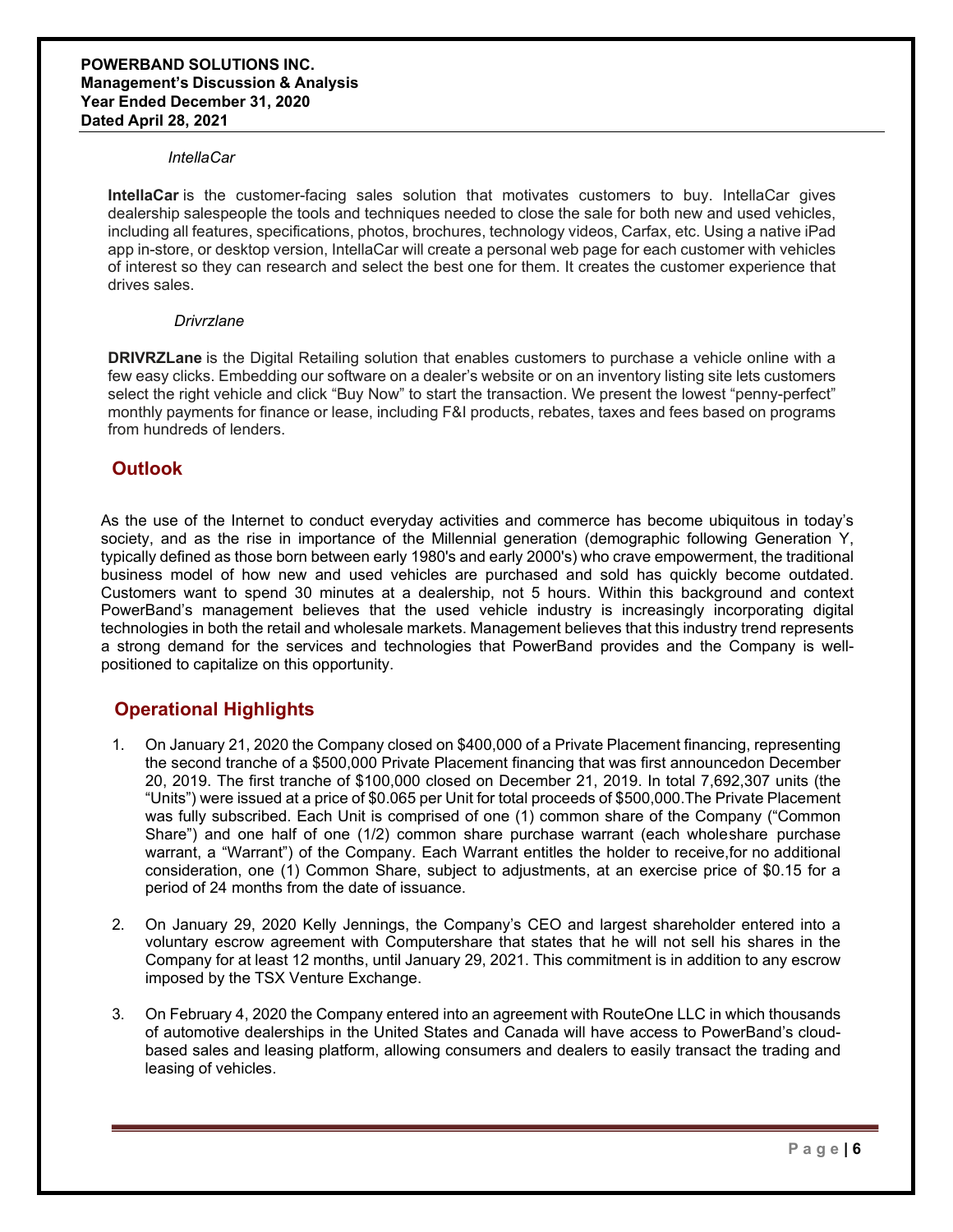- 4. On February 20, 2020 the Company announced that its Driveaway consumer app for iOS devices had been approved for publication by Apple and was available for download in the US App Store. The Driveaway app introduces a new way for consumers to easily sell vehicles from their smart phone, tablet, or computer. Built by PowerBand, the launch of the Driveaway app in the UnitedStates is being piloted by D2D Auto Auctions LLC ("D2D"). D2D is co-owned by PowerBand and Arkansasbased financier Bryan Hunt, Director of J.B Hunt Transport.
- 5. On February 24, 2020 DRIVRZ Financial Inc. was incorporated as a subsidiary of PowerBand Solutions Inc. DRIVRZ Financial Inc. was established to become the leasing and financing divisionfor its Canadian customers
- 6. On April 20, 2020 the Company announced that D2D Auto Auction LLC ("D2D") successfullylaunched and completed "virtual" auctions in the United States. The Company also announced that D2D's Driveaway app, which allows consumers and auto dealers to upload vehicles for auction and participate in virtual auctions using their smart phones, was made available in the United States for Android devices, as well as iOS.
- 7. On May 4, 2020 the Company entered into an agreement with Source Digital to launch an innovative digital advertising campaign to offer its virtual-transaction platform to consumers and automotive dealers across the United States.
- 8. At the Annual General Meeting, held on July 29, 2020, the Company's shareholders approved the 2020 Incentive Stock Option Plan (20% Fixed Plan), reserving for issuance up to 22,435,693 common shares of the Company. The 2020 Restricted Share Unit Plan was also approved, reserving for issuance a maximum of 2,000,000 common shares of the Company.
- 9. In July 2020, the Company's US leasing platform begins lease origination after a capital injection of US\$6M from an investor group. The Company reached an agreement with a federally chartered US depositary Financial Institution to secure an initial US\$300 million in financing for vehicle leasing through its US leasing division, MUSA Auto Finance LLC.
- 10. In July 2020, the Company's Canadian subsidiary, DRIVRZ Financial Inc., entered into a Share Purchase **Agreement** to acquire 100% of the outstanding shares of a southwestern Ontario-based automotive service center for \$450,000. A deposit of \$100,000 is being held in trust pending the closing of the transaction. The automotive service center holds a license to operate a used vehicle operation in the Province of Ontario. The license will be transferred to DRIVRZ Financial Inc. upon the closing of the Share Purchase Agreement.
- 11. On October 28, 2020, the Company through its subsidiary DRIVRZ US LLC executed a Unit Purchase Agreement (the "Agreement") to acquire 60% of IntellaCar Solutions LLC ("INTELLACAR"). INTELLACAR has an online user-friendly platform that has an extensive video and brochure library of vehicles, enabling automotive dealers and consumers to review the model of the vehicle they are buying.

Under the terms of the Agreement, the Company's aggregate consideration was USD\$1,500,000 in cash, and 2,000,000 shares of the Company's stock. At closing, the Company paid cash of USD\$500,000 and issued 2,000,000 common shares of Powerband Solutions Inc. The Company issued a promissory note for USD\$1,000,000 for the balance of the cash consideration.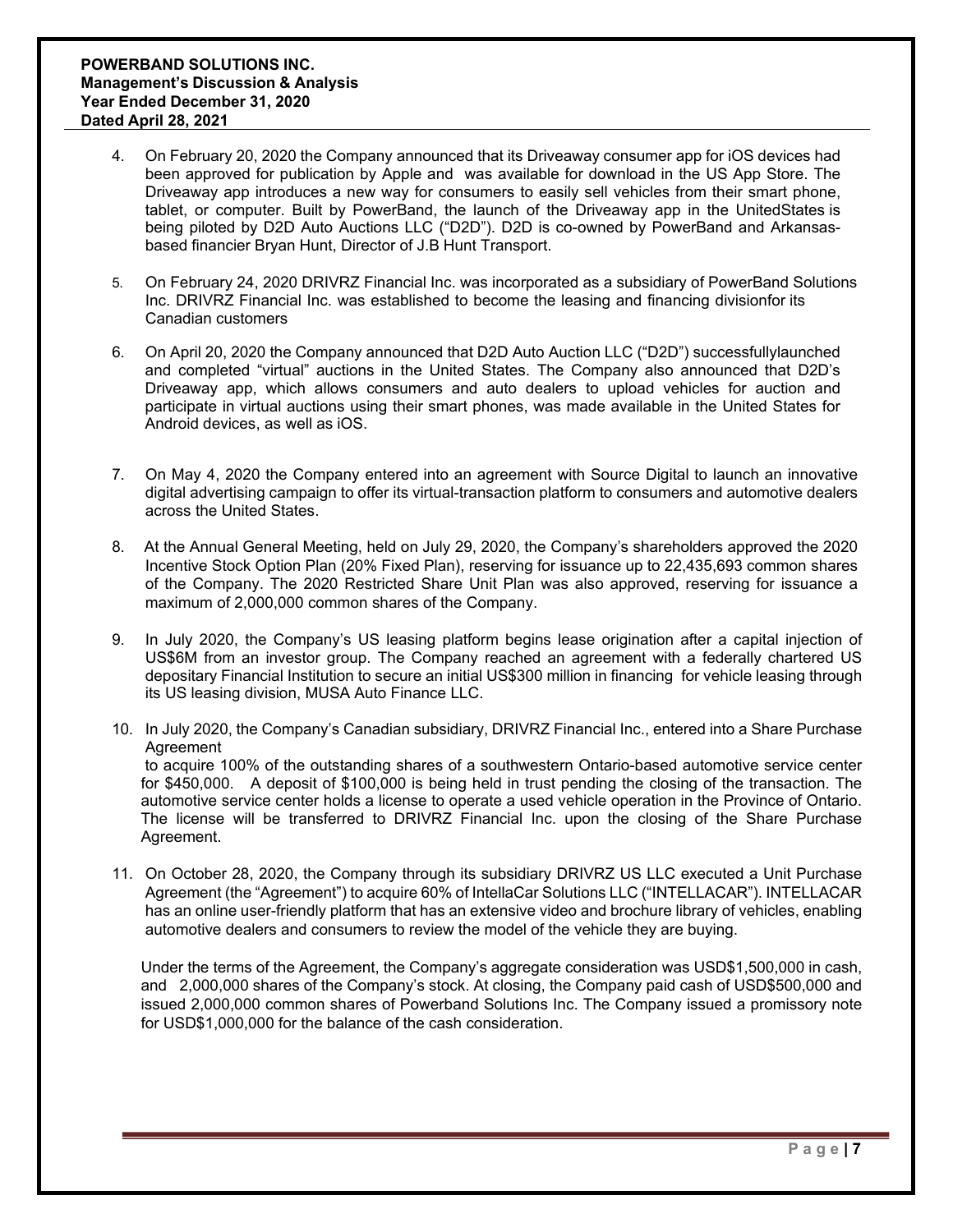12. On November 27, 2020, the Company entered into a share purchase agreement with CB Auto Group Inc. a Georgia, USA corporation to acquire 15% interest for a cash consideration of US\$5 million to be paid in installments over a period ending June 30, 2021 and the issuance of 750,000 share purchase warrants having an exercise price of \$0.30 for a period of 3 years. As of December 31, 2020, the Company has made total payments of US\$500,000 (\$636,600 CAD) and has issued 75,000 share purchase warrants.

# **Selected Annual Financial Information**

The following is selected financial data derived from the audited consolidated financial statements of the Company at December 31, 2020, 2019 and 2018.

|                                             | Year ended<br><b>December 31, 2020</b> | Year ended<br><b>December 31, 2019</b> | Year ended<br><b>December 31, 2018</b> |
|---------------------------------------------|----------------------------------------|----------------------------------------|----------------------------------------|
| Revenue                                     | \$3,028,122                            | \$1,998,757                            | \$281,997                              |
| Net loss                                    | \$(12,842,613)                         | \$(8,050,113)                          | \$(6,575,320)                          |
| Net loss per share (basic<br>and diluted)   | \$(0.11)                               | \$(0.11)                               | \$(0.13)                               |
|                                             | As at December 31,<br>2020             | As at December 31,<br>2019             | As at December 31,<br>2018             |
| <b>Total assets</b>                         | \$13,839,168                           | \$9,062,593                            | \$3,675,843                            |
| Total non-current liabilities               | \$3,683,124                            | \$4,356,491                            | \$346,936                              |
| Distributions or cash<br>dividends declared |                                        |                                        |                                        |

The net loss for the year ended December 31, 2020, consisted primarily of (i)Sales and marketing expenses of 281,341 (ii) Share based compensation of \$1,956,767 (iii) salaries and wages of \$4,685,027; (iv) professional fees of \$3,701,369; (v) amortization of intangible assets of \$675,138; (vi) amortization of right of use assets of \$705,824 (vii) office expenses of \$492,752; (viii) regulatory fees of \$225,415; (ix) investor relations fees of \$69,377 (x) travel of \$62,592; and (xi) accretion of \$408,145, offset by revenue of \$3,028,122.

The net loss for the year ended December 31, 2019, consisted primarily of (i)Sales and marketing expenses of 433,612 (ii) Share based compensation of \$814,609 (iii) salaries and wages of \$2,278,890; (iv) professional fees of \$1,715,997; (v) amortization of intangible assets of \$509,722; (vi) amortization of right of use assets of \$361,025 (vii) office expenses of \$286,057; (viii) regulatory fees of \$218,554; (ix) investor relations fees of \$91,587 (x) travel of \$112,424; and (xi) accretion of \$226,187, offset by revenue of \$1,998,757.

The net loss for the year ended December 31, 2018, consisted primarily of (i) Sales and marketing expenses of \$1,184,031 (ii) salaries and wages of \$629,434; (iii) professional fees of \$2,040,943; (iv) Share based compensation of \$791,702 (v) amortization of web platform of \$376,859; (vi) travel of \$403,729 and accretion of \$209,465 offset by revenue of \$281,997.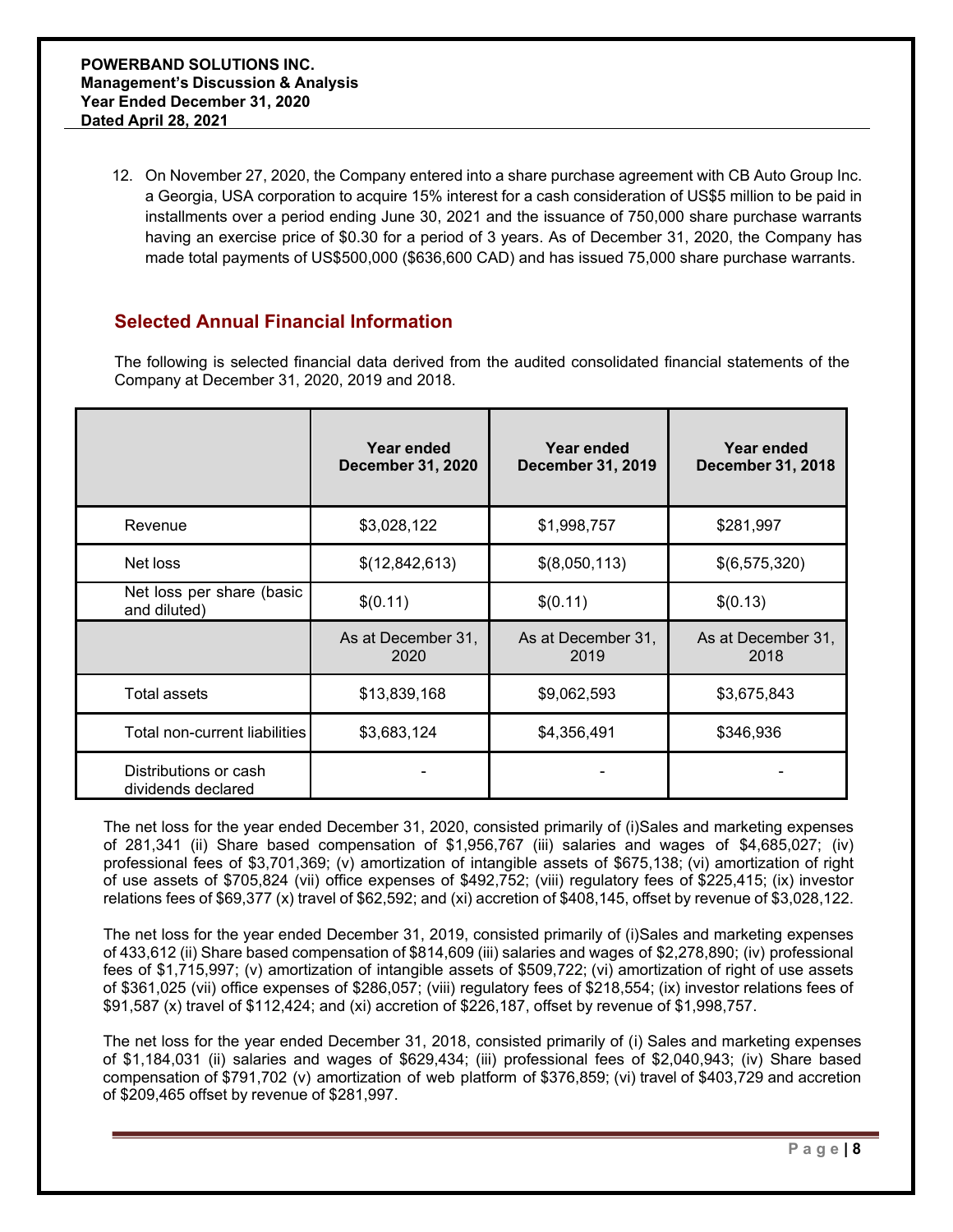# **Discussion of Operations**

### Year ended December 31, 2020:

For the year ended December 31, 2020, PowerBand generated revenue of \$3,028,122. Revenues are derived primarily from three sources: lease origination (\$1,309,195), subscription revenue from using the software solution (\$129,464), and fees earned on software development and design for D2D Auto Auctions LLC (\$1,304,813).

For the year ended December 31, 2020, PowerBand incurred a loss of \$12,842,613 with basic and diluted loss per share of \$0.11. The primary expenses that comprised the loss include:

- Accretion expense of \$408,145 was accrued using the effective interest method and capitalized to the shareholder loan balance outstanding.
- Sales and marketing expenses totaled \$281,341 related to the marketing of the PowerBand online platform.
- Amortization expense of \$675,138 representing the amortization expense of the intangible assets, principally made up of the acquisition and development costs of the web platform used by the Company to develop its software applications and to sell its various services.
- Amortization expense of tangible assets of \$130,339, representing the amortization expense of tangible assets, which is comprised of Property, plant and equipment of MUSA Holdings, LLC.
- Amortization expense of right of use assets of \$705,824 for PowerBand's head office location in Burlington, Ontario and MUSA Holdings, LLC's head office location in Addison, Texas.
- Salaries and wages of \$4,685,027 and Professional Fees of \$3,701,369 totaling \$8,386,396 were incurred for sales, operations and finance-related Management Consulting fees, legal fees, accounting and audit fees. Most of these costs were incurred in the US operation to lay down the foundation for the Company to start generating revenue from the lease origination fees.
- Insurance expenses of \$177,143 representing costs associated with the Company's Directors & Officers, Cyber Technology and Commercial General Liability Insurance policies.
- Investor Relations expenses of \$69,377 representing costs associated from working with Investor Relations Firms.
- Office expenses of \$492,752 representing various office costs.
- Regulatory fees of \$225,415, representing regulatory filing fees and expenses associated with the Company's public listing on the TSX Venture Exchange, the OTC Pink Sheets, and the Frankfurt Exchange.
- Share based compensation of \$1,956,767 for expenses related to stock option grants, representing the amortization of fair market value of incentive stock options granted using the Black-Scholes valuation model.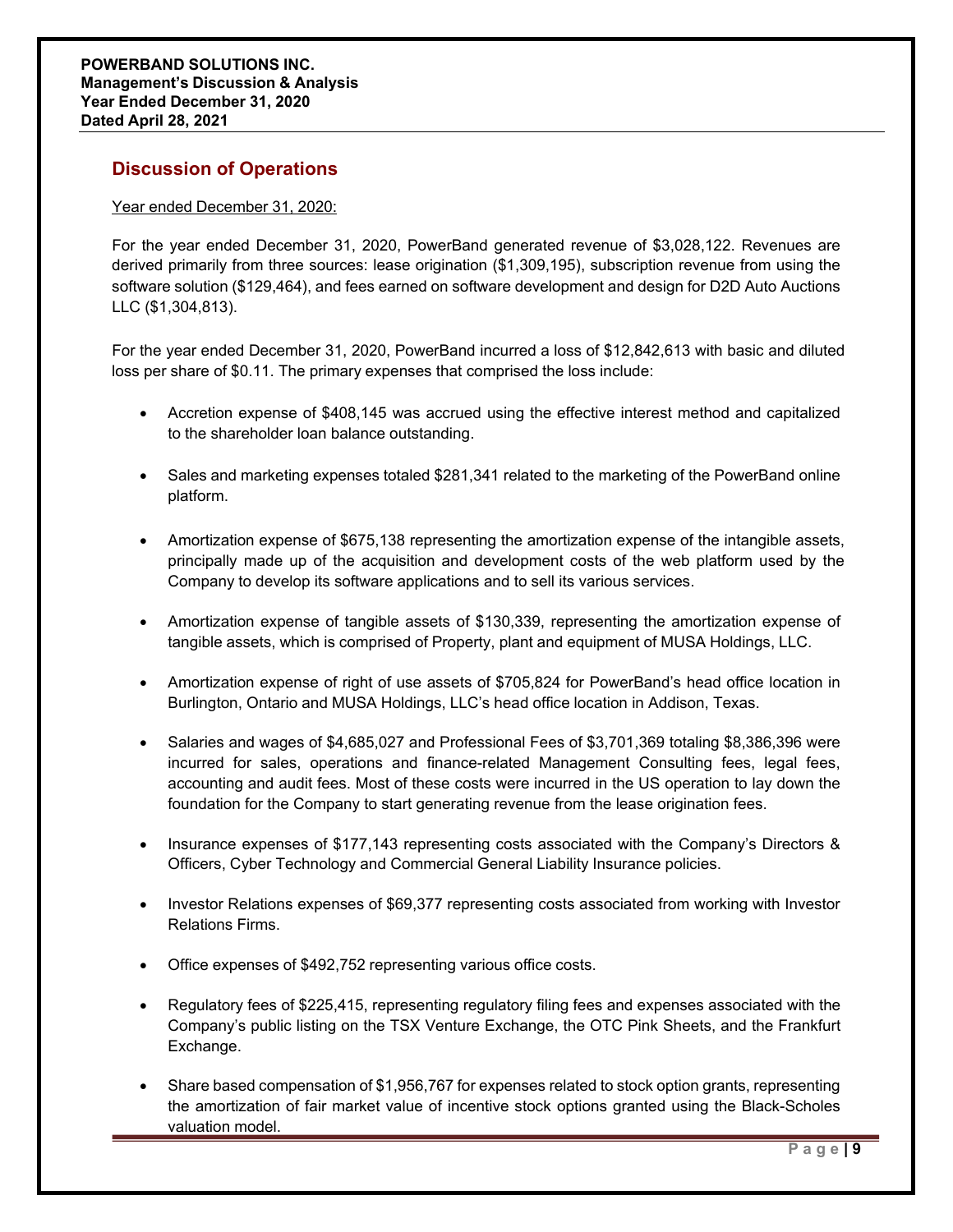- Travel expenses of \$62,592 in relation to management, sales and business development meetings in Canada and the United States.
- Salaries and wages of \$4,685,027 for management, sales and software development personnel.

### Three-month period ended December 31, 2020:

For the three-month period ended December 31, 2020, PowerBand generated revenue of \$1,426,851. Revenues are derived primarily from three sources: lease origination, subscription revenue from using the software solution, and fees earned on software development and design for D2D Auto Auctions LLC.

For the three-month period ended December 31, 2020, PowerBand incurred an operating loss of \$4,821,125 with basic and diluted loss per share of \$0.04. The primary expenses that comprised the operating loss include:

- Accretion expense of \$113,663 was accrued using the effective interest method and capitalized to the shareholder loan balance outstanding.
- Sales and marketing expenses totaled \$95,369. This amount mainly related to the marketing of the PowerBand online platform.
- Amortization of intangible assets of \$278,879 representing the amortization expense of the web platform as well as development costs incurred during the quarter.
- Amortization expense of tangible assets of (\$65,269), representing the amortization expense of tangible assets, which is comprised of Property, plant and equipment of MUSA Holdings.
- Amortization expense of right of use assets of \$172,997 for PowerBand's head office location in Burlington, Ontario and MUSA Holdings, LLC's head office location in Addison, Texas.
- Professional Fees of \$1,870,076 for sales, operations and finance-related Management Consulting fees, legal fees, accounting and audit fees.
- Share-based compensation of \$958,820 representing the amortization of fair market value of incentive stock options granted using the Black-Scholes valuation model.
- Regulatory fees of \$84,809 representing regulatory filing fees and expenses associated with the Company's public listing on the TSX Venture Exchange, the OTC Pink Sheets, and the Frankfurt Exchange.
- Travel expenses of \$23,172 in relation to management, sales and business development meetings in Canada and the United States
- Salaries and Wages of \$1,180,252 for management, sales and software development personnel.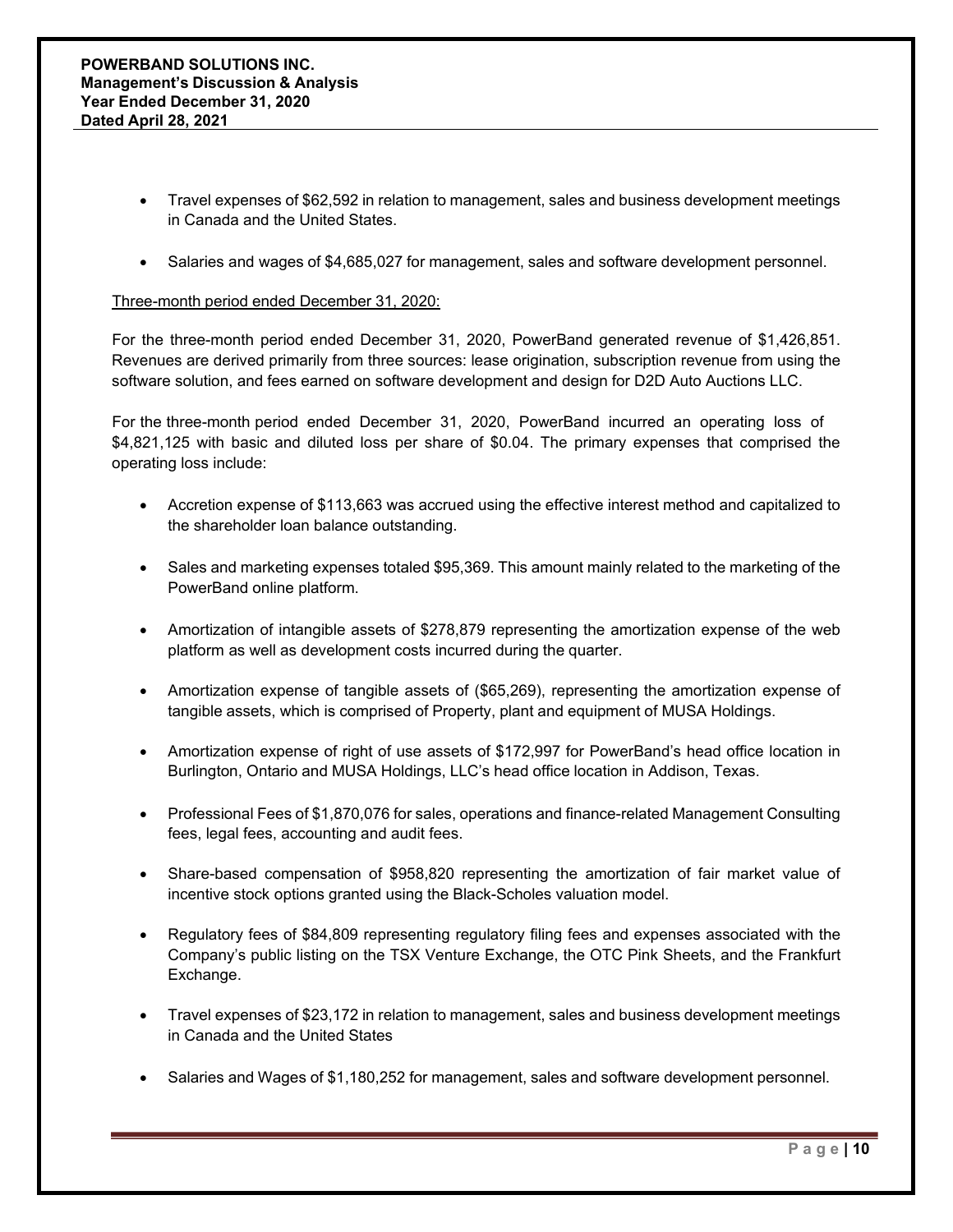# **Summary of Quarterly Results**

|                                           | 2020      |           |           |           |
|-------------------------------------------|-----------|-----------|-----------|-----------|
|                                           | Q4        | Q3        | Q2        | Q1        |
| Revenue (\$)                              | 1,426,635 | 576,725   | 409,330   | 615,432   |
| Net Loss (\$)                             | 4,821,125 | 2,878,428 | 2,384,849 | 2,758,211 |
| Net Loss per share (basic<br>and diluted) | 0.04      | 0.03      | 0.02      | 0.02      |

|                                           | 2019                 |                      |                      |                    |
|-------------------------------------------|----------------------|----------------------|----------------------|--------------------|
|                                           | Q4                   | Q3                   | Q2                   | Q1                 |
| Revenue (\$)<br>Net Loss $(\$)$           | 416,943<br>4,059,369 | 461,116<br>2,510,627 | 566,601<br>1,109,880 | 554,097<br>370,237 |
| Net Loss per share (basic<br>and diluted) | 0.07                 | 0.01                 | 0.01                 | 0.01               |

# **Liquidity and Financial Position**

The Company closed the year with \$1,403,213 in cash and cash equivalents on hand, compared to \$243,030 as at December 31, 2019.

Cash used in operating activities was \$8,077,188 for the year ended December 31, 2020. Operating activities were affected by the net loss of \$12,842,613 offset by non-cash items of \$675,138 for amortization of the intangible assets, \$705,824 for amortization of right of use assets, \$408,145 in Accretion expense for leases, \$179,504 for gain on debt settlement, \$1,956,767 in share-based compensation, foreign exchange gain of \$14,363, \$325,424 in Deferred Income Tax Recovery, provision for expected credit loss of 376,985 and the Company's share of joint venture losses of \$287,665. In addition, operating cash flows were increased by a \$652,804 change in non-cash working capital.

Net cash used in investing activities totaled \$1,676,619, relates to investment in property and equipment for \$260,556, intangible assets of \$174,857, equity investment in private entity for \$636,600 and net cash acquired from acquisition of INTELLACAR for \$604,606.

Net cash received from financing activities was \$10,981,193, primarily relating to funds received from convertible debenture financing for \$8,093,200 and net proceeds from related parties for \$2,695,461.

The Company has limited operating revenues and therefore must utilize its funds obtained from the equity financing and other financing transactions to maintain its capacity to meet ongoing business development and operating activities.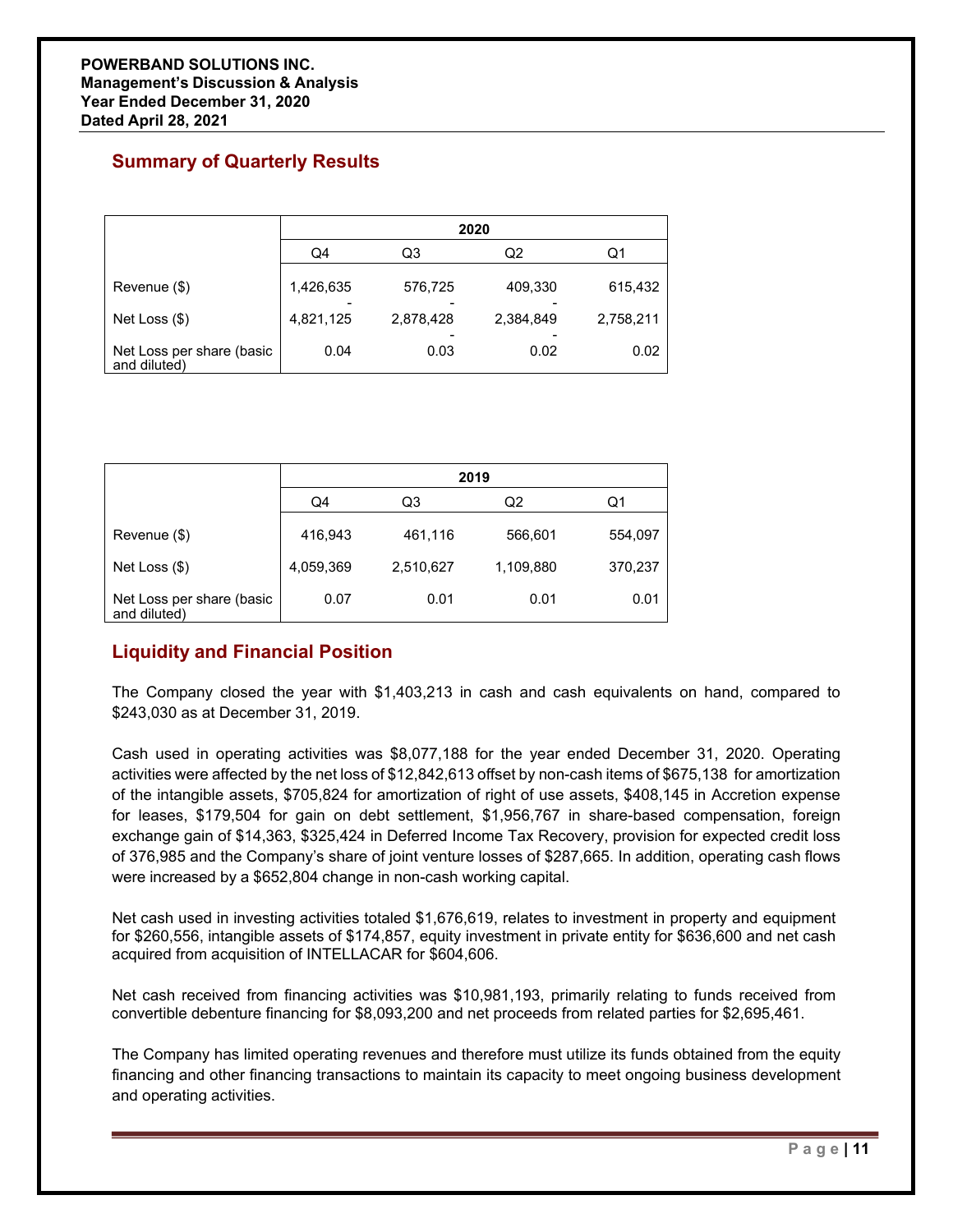As of December 31, 2020, the Company had 137,534,856 common shares issued and outstanding.

As of December 31, 2020, the Company had current liabilities comprised of the following:

- accounts payable and accrued liabilities in the amount of \$3,171,728;
- deferred revenue of \$18,000;
- lease liability of \$596,817;
- a short term loan of \$254,600;
- government assistance of \$623,635; and
- due to related parties amount of \$4,611,421.

In addition, at December 31, 2020 the Company had a long-term lease liability of \$3,683,124.

The Company's use of cash at present occurs, and in the future will occur, in several areas, including, funding of its business development efforts, completing and implementing its strategic partnerships, developing a customer support infrastructure, enhancing its software development efforts, and for general and administrative expenditures. For fiscal 2021, the Company's expected operating expenses are estimated to average \$700,000 per month for recurring operating costs. Management may reassess its planned expenditures based on the Company's working capital resources, the success of adding new customers to the PowerBand Platform, and the overall condition of the financial markets.

As of December 31, 2020, the Company had net current assets of (\$5,925,718) (current assets less current liabilities)

### **Reconciliation and Definition of Non-IFRS Measures**

Following is a description and calculation of certain measures used by management:

### **Gross revenue**

Gross revenue is the sum of the adjusted capital cost on a lease, gain on sale of the lease, fee income from lease origination and the recurring monthly revenue from the use of the online platform to buy, lease, sell, auction, finance and insure a vehicle. The Company has an arrangement with a federally regulated financial Institution to sell all of its rights, title and interest in a leased vehicle contract by making a single upfront lease payment on the settlement date. This is a flow through facility unlike a warehouse facility wherein the value of the lease is amortized over the life of the lease.

### **Earnings before Interest, Taxation, Depreciation and Amortization ("EBITDA")**

EBITDA is a measure used by management to evaluate operational performance. It is also a common measure that is reported on and used by investors in determining a company's ability to incur and service debt as well as a valuation methodology. Management believes EBITDA enhances the information provided in the Financial Statements. EBITDA is a non-IFRS measure and should not be considered an alternative to operating income or net income (loss) in measuring the Company's performance. EBITDA should not be used as an exclusive measure of cash flows because it does not consider the impact of working capital growth, capital expenditures, debt principal reductions and other sources and uses of cash which are disclosed in the consolidated statements of cash flows.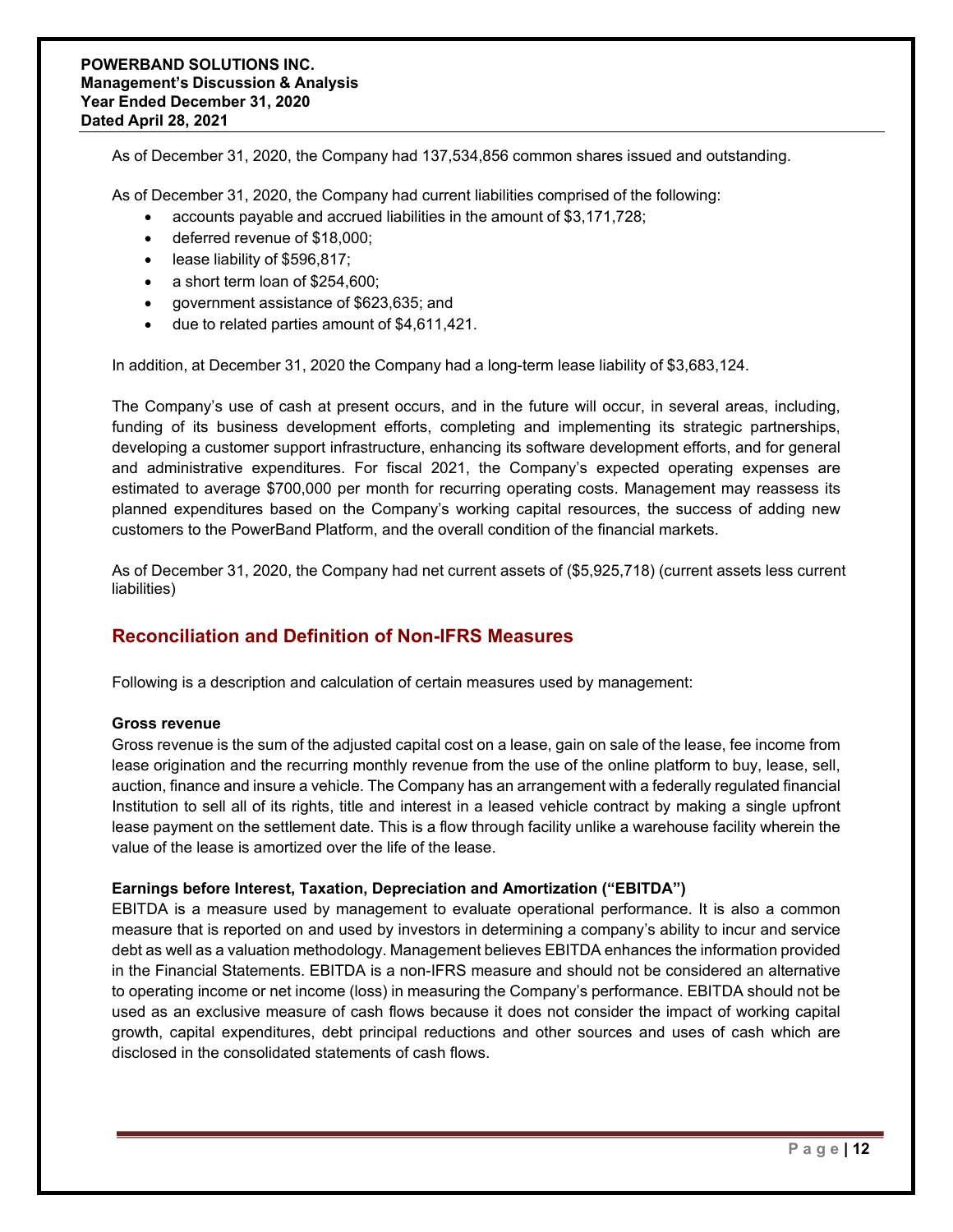The following chart reflects the calculation of EBITDA:

|                                                  | Three months ended                                  |               | Year ended     |               |
|--------------------------------------------------|-----------------------------------------------------|---------------|----------------|---------------|
|                                                  | December 31, December 31, December 31, December 31, |               |                |               |
|                                                  | 2020                                                | 2019          | 2020           | 2019          |
|                                                  |                                                     |               |                |               |
| Net (loss) income                                | (4,821,125)                                         | (4,059,369)   | (12, 842, 613) | (8,050,113)   |
| Add: Interest                                    | 361,427                                             | (81, 773)     | 784,722        | 296,832       |
| Add: Depreciation and amortization               | 386,607                                             | (352, 408)    | 1,511,301      | 916,779       |
| Add: Current and deferred tax expense (recovery) | (325,424)                                           | (291, 415)    | (325,424)      | (291, 415)    |
| <b>EBITDA</b>                                    | (4,398,515)                                         | (4, 784, 965) | (10, 872, 014) | (7, 127, 917) |

EBITDA for the three months ended December 31, 2020 increased by \$386,450 or 8%, as compared to the same period in the prior year. For the fiscal year ended December 31, 2020, EBITDA decreased by \$3,744,097 or 53%.

### **Adjusted EBITDA**

Adjusted EBITDA, defined as Earnings before Interest, Taxation, Depreciation, Amortization, Share Based Compensation expense, Provision for expected credit loss, Foreign exchange loss and loss from debt settlement and shares issued and other one time costs is an additional measure used by management to evaluate cash flows and the Company's ability to service debt. Adjusted EBITDA is a non-IFRS measure and should not be considered an alternative to operating income or net income (loss) in measuring the Company's performance.

The following chart reflects the Company's calculation of Adjusted EBITDA:

|                                         | Three months ended |                                        | Year ended    |               |
|-----------------------------------------|--------------------|----------------------------------------|---------------|---------------|
|                                         |                    | December 31, December 31, December 31, |               | December 31,  |
|                                         | 2020               | 2019                                   | 2020          | 2019          |
|                                         |                    |                                        |               |               |
| <b>EBITDA as above</b>                  | (4,398,515)        | (4,784,965)                            | (10,872,014)  | (7, 127, 917) |
| Add: Share based compensation           | 958,820            | 579,038                                | 1,956,767     | 997,947       |
| Add: Provision for expected credit loss | 376,985            |                                        | 376,985       |               |
| Add: Foreign exchange loss (gain)       | (33,670)           |                                        | (74,352)      | 38,429        |
| Add: Loss (gain) on debt settlement     | (179, 504)         | 264,950                                | (179,504)     | 264,950       |
| Add: Loss on shares issued              |                    | (68,000)                               |               | (68,000)      |
| <b>Adjusted EBITDA</b>                  | (3, 275, 884)      | (4,008,972)                            | (8, 792, 118) | (5,894,591)   |

Adjusted EBITDA for the three months ended December 31, 2020 increased by \$733,088 or 18%, as compared to the same period in the prior year. For the fiscal year ended December 31, 2020, adjusted EBITDA decreased by \$2,897,527 or 49%.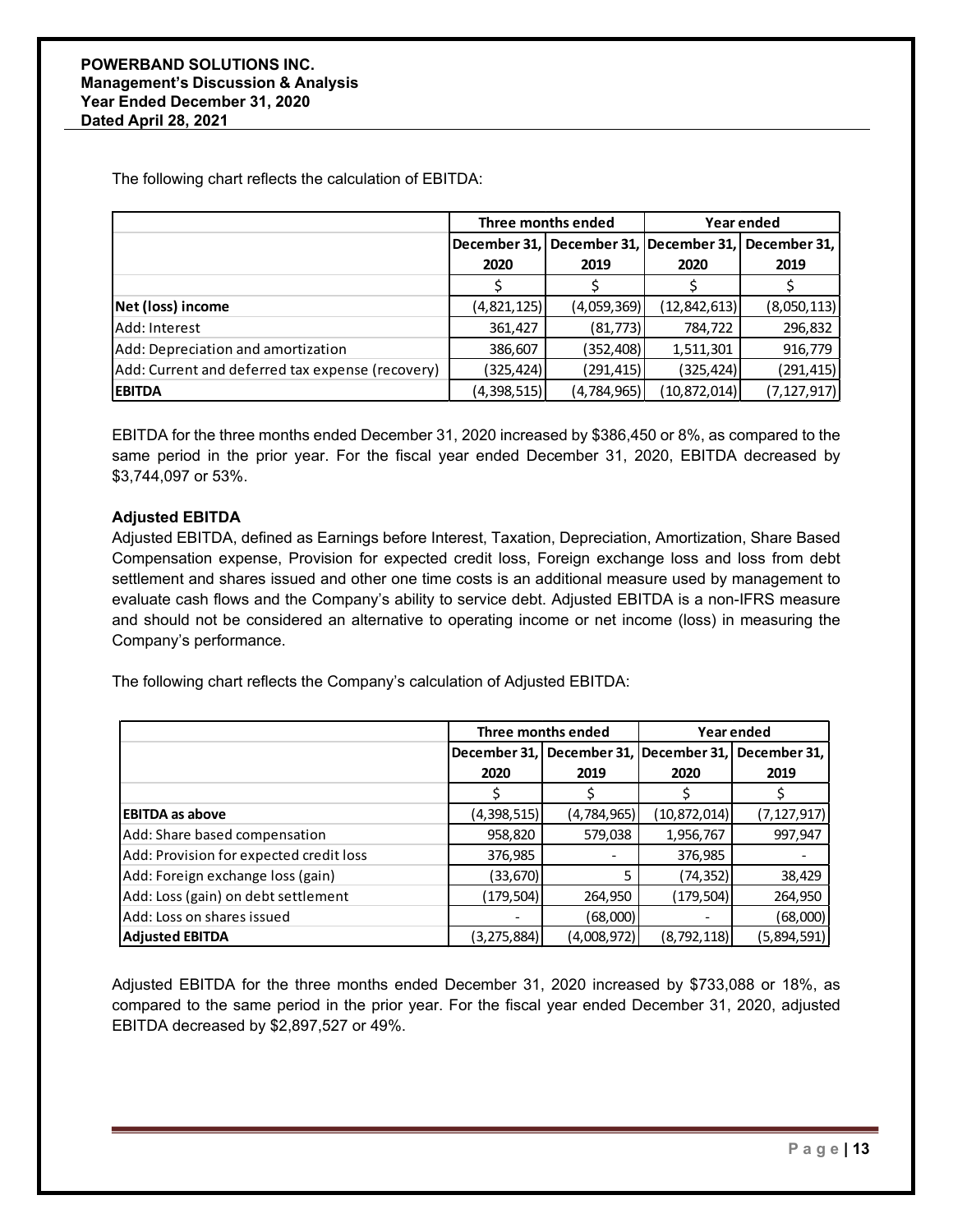The increase in Q4 is attributable to higher revenue from the launch of the lease origination activity on the online platform. Management believes adjusted EBITDA as a more appropriate KPI to measure as the two major items that flow through the income statement are people costs and amortization and depreciation (non-cash), and therefore better reflects the Company's performance.

### **Off-Balance-Sheet Arrangements**

As of the date of this filing, the Company does not have any off-balance-sheet arrangements that have, or are reasonably likely to have, a current or future effect on the results of operations or financial condition of the Company, including, and without limitation, such considerations as liquidity and capital resources.

# **Changes in Accounting Policies**

The Company adopted the following amendments, effective January 1, 2020. There was no material impact upon adoption of these amendments on the Company's financial statements:

IAS 1 - Presentation of Financial Statements ("IAS 1") and IAS 8 - Accounting Policies, Changes in Accounting Estimates and Errors ("IAS 8")

IAS 1 and IAS 8 were amended in October 2018 to refine the definition of materiality and clarify its characteristics. The revised definition focuses on the idea that information is material if omitting, misstating or obscuring it could reasonably be expected to influence decisions that the primary users of generalpurpose financial statements make on the basis of those financial statements.

### Amendment to IFRS 3 – Business combinations

IFRS 3 "Business Combinations" was amended to revise the definition of the term "business". The amendments narrowed the definitions of a business and outputs and includes an optional concentration test.

# **Capital risk management**

The Company manages and adjusts its capital structure based on available funds in order to support its business development efforts, completing and implementing its strategic partnerships, developing a customer support infrastructure, enhancing its software development efforts, and for general and administrative expenditures. The Board does not establish quantitative return on capital criteria for management, but rather relies on the expertise of the Company's management to sustain future development of the business. As of December 31, 2020, the capital structure of the Company consisted of common shares, common share purchase warrants and stock options.

Management reviews its capital management approach on an ongoing basis and believes that this approach, given the relative size of the Company, is reasonable.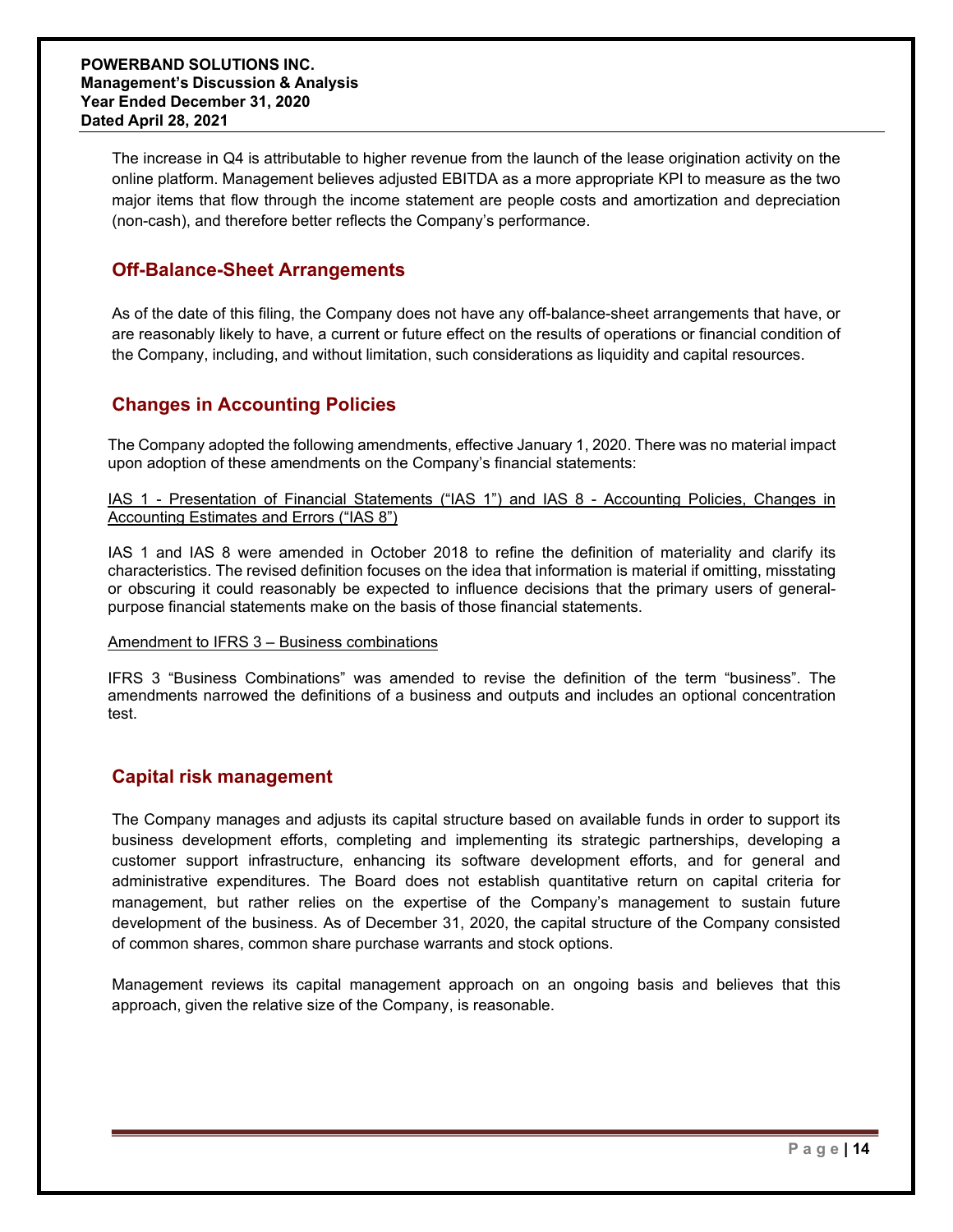### **Financial Instruments**

The 50% ownership of D2D Auto Auction LLC (D2DAA) and the controlling interests in MUSA Holdings, LLC and IntellaCar Solutions LLC in the United States exposes the Company to risks associated with fluctuations in foreign currency exchange rates. To date, the Company has not used derivative financial instruments to manage this risk.

# **Liquidity risk**

Liquidity risk is the risk that the Company will not have sufficient cash resources to meet its financial obligations as they come due. The Company's liquidity and operating results may be adversely affected if the Company is not successful in generating revenue through the addition of customers to the PowerBand Platform, or the Company's access to the capital market is hindered, whether as a result of a downturn in stock market conditions generally or related to matters specific to the Company. In the future,the Company expects to generate cash flow primarily from operating activities.

As of December 31, 2020, the Company had net current assets of (\$5,925,718) (current assets less current liabilities).

# **Credit risk**

Credit risk is the risk of loss associated with a counter-party's inability to fulfill its payment obligations. The Company's credit risk is primarily attributable to accounts receivable from customers that utilize its PowerBand Platform service offering. The Company has no significant concentration of credit risk arising from operations as the monthly accounts receivable from any one customer will not negatively impact the cash flow of the Company.

### **Market risk**

Market risk is the risk that the fair value of, or future cash flows from, the Company's financial instruments will fluctuate significantly due to changes in market prices. The value of the financial instruments can be affected by changes in interest rates, prices and foreign exchange rates. Management believes the risk of loss related to market risk to be remote.

### **Currency risk**

Currency risk is the risk that the fair value of, or future cash flows from, the Company's financial instruments will fluctuate because of changes in foreign exchange rates.

# **Fair value hierarchy**

The Company classifies its fair value measurements within a fair value hierarchy, which reflects the significance of the inputs used in making the measurements as defined in IFRS 13 - *Financial Instruments: Fair Value Measurement* ("IFRS 13").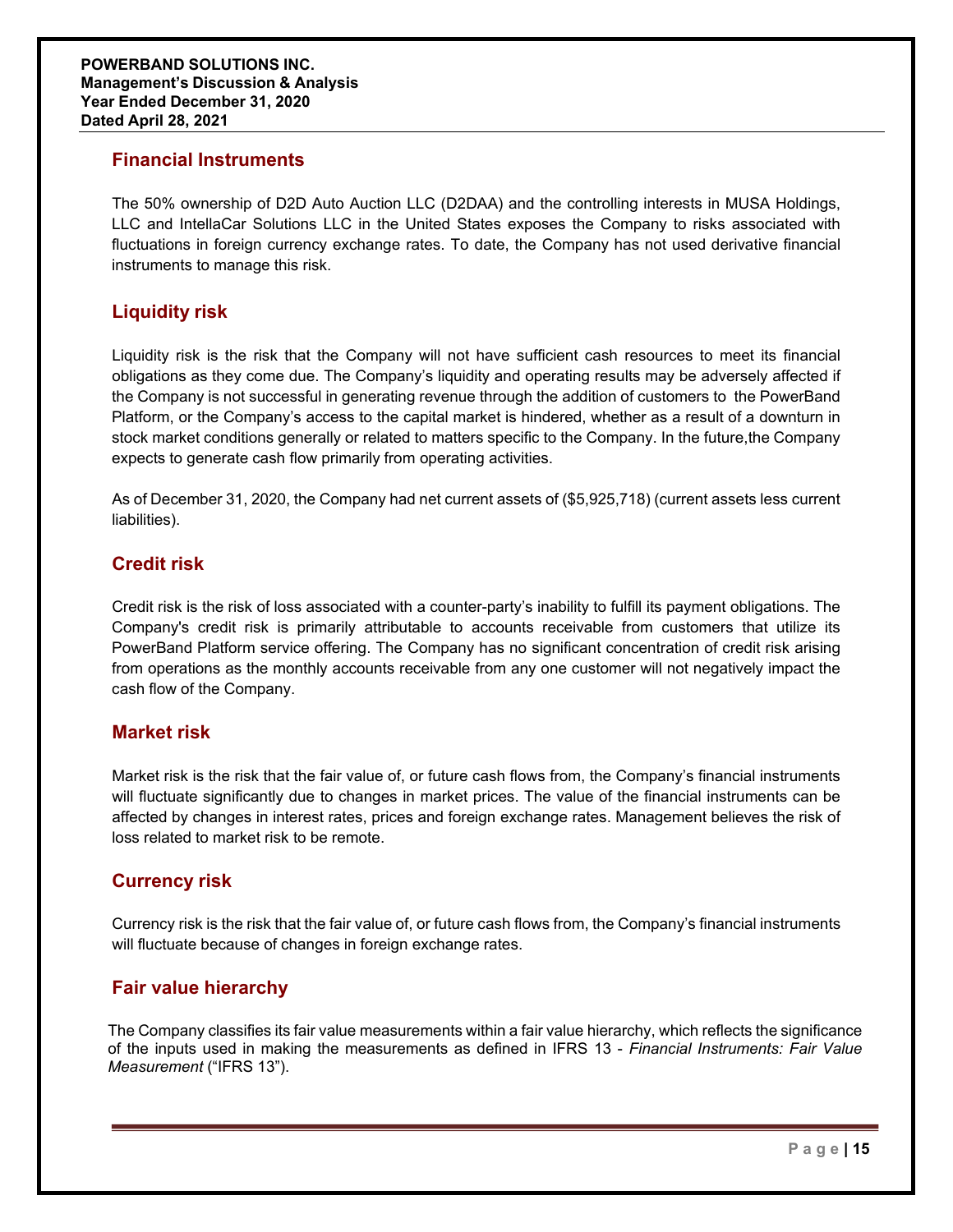Level 1 – Unadjusted quoted prices at the measurement date for identical assets or liabilities in active markets.

Level 2 – Observable inputs other than quoted prices included in Level 1, such as quoted prices for similar assets and liabilities in active markets; quoted prices for identical or similar assets and liabilities in markets that are not active; or other inputs that are observable or can be corroborated by observable market data.

Level 3 – Unobservable inputs which are supported by little or no market activity. As required by IFRS 13, assets and liabilities are classified in their entirety based on the lowest level of input that is significant to the fair value measurement.

The fair value of cash, trade receivables, trade payables and accrued liabilities all approximate their carrying values due to their short-term nature. Cash is measured at fair value using Level 1 inputs. The accounts payable, convertible debt, loan, and due to related parties' balances are classified as Level 2.

# **Related Party Transactions**

(a) Compensation of key management personnel of the Company

Key management personnel include those persons having authority and responsibility for planning,directing and controlling the activities of the Company as a whole. The Company has determined that key management personnel consist of the Board of Directors, corporate officers, including the Chief Executive Officer, the President, the Chief Financial Officer, and the Chief Technology Officer.

Key management personnel compensation for the year ended December 31, 2020 and 2019 was as follows:

|      | CEO                            | \$1,396,376 (2019: \$ 207,000 and was issued 10M shares for a deemed price of<br>\$0.10 per share and this was settled by reducing the shareholder loan balance by<br>\$832,000.) |
|------|--------------------------------|-----------------------------------------------------------------------------------------------------------------------------------------------------------------------------------|
| ii.  | President                      | \$241,668 (2019: \$99,105 and received 3M shares for a deemed price of \$0.07 per<br>share.)                                                                                      |
| jii. | <b>Chief Financial Officer</b> | \$32,340 (2019: \$87,160)                                                                                                                                                         |
| iv.  |                                | Chief Technology Officer \$139,968 (2019: \$142,460)                                                                                                                              |

v. Directors \$243,808 (2019 - \$141,000 and received 3M shares for a deemed price of \$0.07 per share.)

At December 31, 2020, the total amount payable to key management personnel of the Company amounted to \$1,451,011 (2019 - \$218,263) and recorded in Accounts payable and accrued liabilities.

(b) Loans from Shareholders, Officers and Directors

As at December 31, 2020 other unsecured, non-interest-bearing balances owed to shareholders totaled \$nil (2019 - \$27,230).

As at December 31, 2020, shareholder loan balance was \$765,169 (2019 - \$nil), including accrued interest of \$134,384 recorded in the accounts payable and accrued liabilities. This loan was interest bearing at 9% with a maturity date of March 1, 2021. (refer to Subsequent events note)

As at December 31, 2020, the interest free notes payable on acquisition of INTELLACAR amounted to \$1,273,200. The promissory notes have a maturity date of March 31, 2021. (refer to Subsequent events note)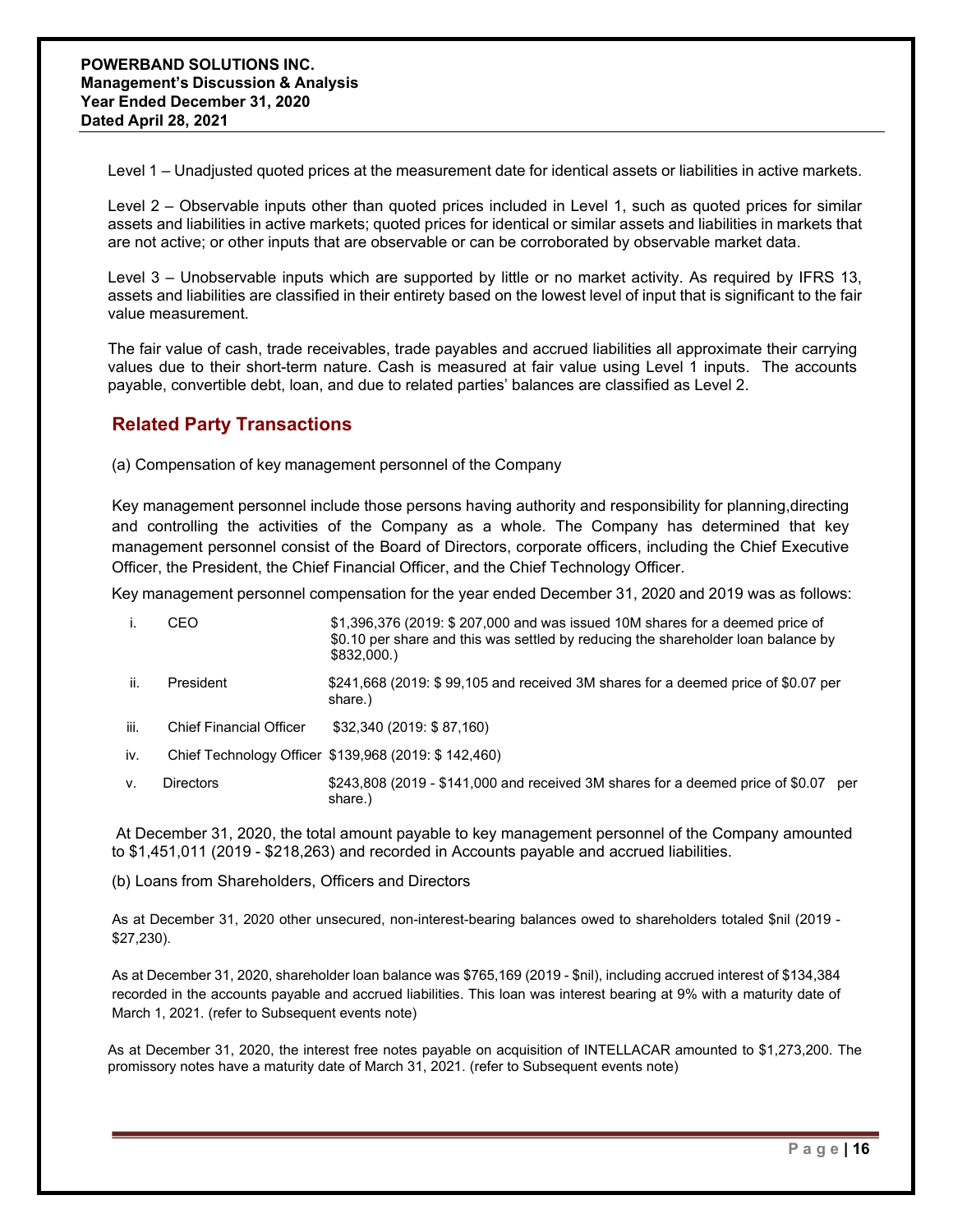### **POWERBAND SOLUTIONS INC. Management's Discussion & Analysis Year Ended December 31, 2020 Dated April 28, 2021**

As at December 31, 2020, the interest free short-term shareholder loan balances was \$795,150 (US\$625,000) (2019 - \$nil). (refer to Subsequent events note)

On December 21, 2020, the Company's subsidiary IntellaCar Solutions Inc. entered into a promissory note agreement with an arm's length third party to borrow US\$200,000 (\$254,640 CAD), interest free, and payable in full on or before February 28, 2021. This is reported as Short-term loan and was paid in full subsequent to year end December 31, 2020.

During the year ended December 31, 2019, the shareholder loan balance of \$1,418,004 was settled by shares, with a loss recorded on debt settlement for \$264,949. In 2020, there was no shareholder loan settled by shares.

On July 17, 2019, the Company and a shareholder entered into a Bridge Note agreement of \$2,500,000 due on January 17, 2020 with an interest rate of 9% per annum. As at December 31, 2020, the Company owed \$1,102,701 (2019 - \$1,191,276) to the shareholder.

(c) Transactions with Related Parties

During the year, the Company paid for expenses \$36,304 (2019 - \$200,496) and charged subscription fee of \$15,051 (2019 - \$31,236) to companies controlled by the CEO.

During the year, the Company recorded sales transactions to its joint venture, D2DAA, as follows:

|                            | December 31, 2020<br>(\$ | December 31, 2019<br>(\$ |
|----------------------------|--------------------------|--------------------------|
| Software development sales | 1.304.813                | 1.824.471                |
| Vehicle and auction sales  | 200.300                  | 14.816                   |

As at December 31, 2020, the following are due/to from D2DAA accounts receivable (note 20 of financial statement) is \$1,345,786 (2019- \$708,583) and \$18,000 (2019 - \$200,300) is in included in deferred revenue for deposit on vehicles by D2DAA. The Company owes D2DAA \$604,770 (2019 - \$195,795) as at December 31, 2020. The balance is due on demand and non-interest bearing.

As at December 31, 2020, the Company owed the CEO of Musa Holdings LLC \$207,532 (2019 - \$416,890). The amount is due on demand and non- interest bearing.

# **Share Capital**

The authorized capital of the Company consists of an unlimited number of common shares. As at December 31, 2020 the Company had 137,534,856 (December 31, 2019 – 105,764,042) common shares issued and outstanding. As at December 31, 2020 there were 23,179,246 (December 31, 2019 – 17,452,322) warrants outstanding which entitle the holders to purchase one common share of the Company. Stock options outstanding as of December 31, 2020 were 19,928,500 (December 31, 2019 – 11,278,500) which entitle the holders to purchase one common share of the Company. The number of exercisable stock options as at December 31, 2020 was 16,753,500.

As of the date of this MD&A, the capital structure of the Company is as follows: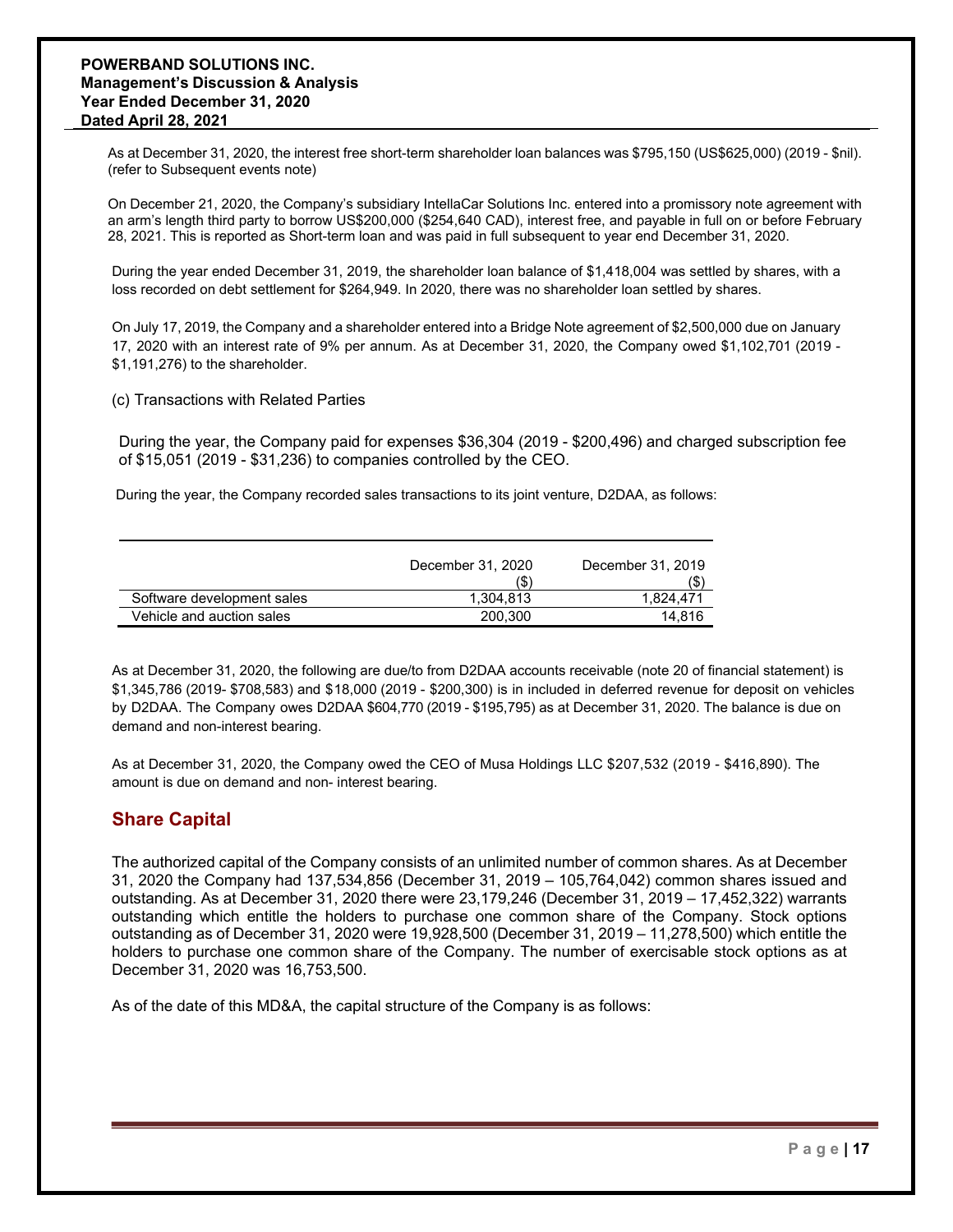| Common Shares at December 31, 2020                   | 137,534,856 |
|------------------------------------------------------|-------------|
| Private Placement Shares issued February 10, 2021    | 18,275,862  |
| Shares issued from exercise of warrants - April 2021 | 3,235,944   |
| Shares issued from exercise of options - April 2021  | 6,855,167   |
| Shares issued for debt                               | 800,000     |
| Total Common Shares at April 28, 2021                | 166,701,829 |
| Warrants outstanding at April 28, 2021               | 22,411,620  |
| Restricted share units at April 28, 2021             | 1,050,000   |
| Stock options outstanding at April 28, 2021          | 13,948,333  |

Total – Fully Diluted 204,111,782

### **Disclosure of Internal Controls**

Management has established processes to provide them sufficient with knowledge to support representations that they have exercised reasonable diligence that (i) the financial statements do not contain any untrue statement of material fact or omit to state a material fact required to be stated or that is necessary to make a statement not misleading in light of the circumstances under which it is made, as of the date of and for the periods presented by the financial statements; and (ii) the financial statementsfairly present in all material respects the financial condition, results of operations and cash flows of the Company, as of the date of and for the periods presented.

In contrast to the certificate required for non-venture issuers under National Instrument 52-109 Certification of Disclosure in Issuers' Annual and Interim Filings ("NI 52-109"), this Venture Issuer Basic Certificate does not include representations relating to the establishment and maintenance of disclosure controls and procedures ("DC&P") and internal control over financial reporting ("ICFR"), as defined in NI 52-109. In particular, the certifying officers filing this certificate are not making any representations relating to the establishment and maintenance of:

- i) controls and other procedures designed to provide reasonable assurance that information required to be disclosed by the issuer in its annual filings, interim filings or other reports filed or submitted under securities legislation is recorded, processed, summarized and reported within the timeperiods specified in securities legislation; and
- ii) a process to provide reasonable assurance regarding the reliability of financial reporting and the preparation of financial statements for external purposes in accordance with the issuer's GAAP (IFRS).

The Company's certifying officers are responsible for ensuring that processes are in place to provide them with sufficient knowledge to support the representations they are making in this certificate. Investorsshould be aware that inherent limitations on the ability of certifying officers of a venture issuer to design and implement on a cost-effective basis DC&P and ICFR as defined in NI 52-109 may result in additional risks to the quality, reliability, transparency and timeliness of interim and annual filings and other reports provided under securities legislation.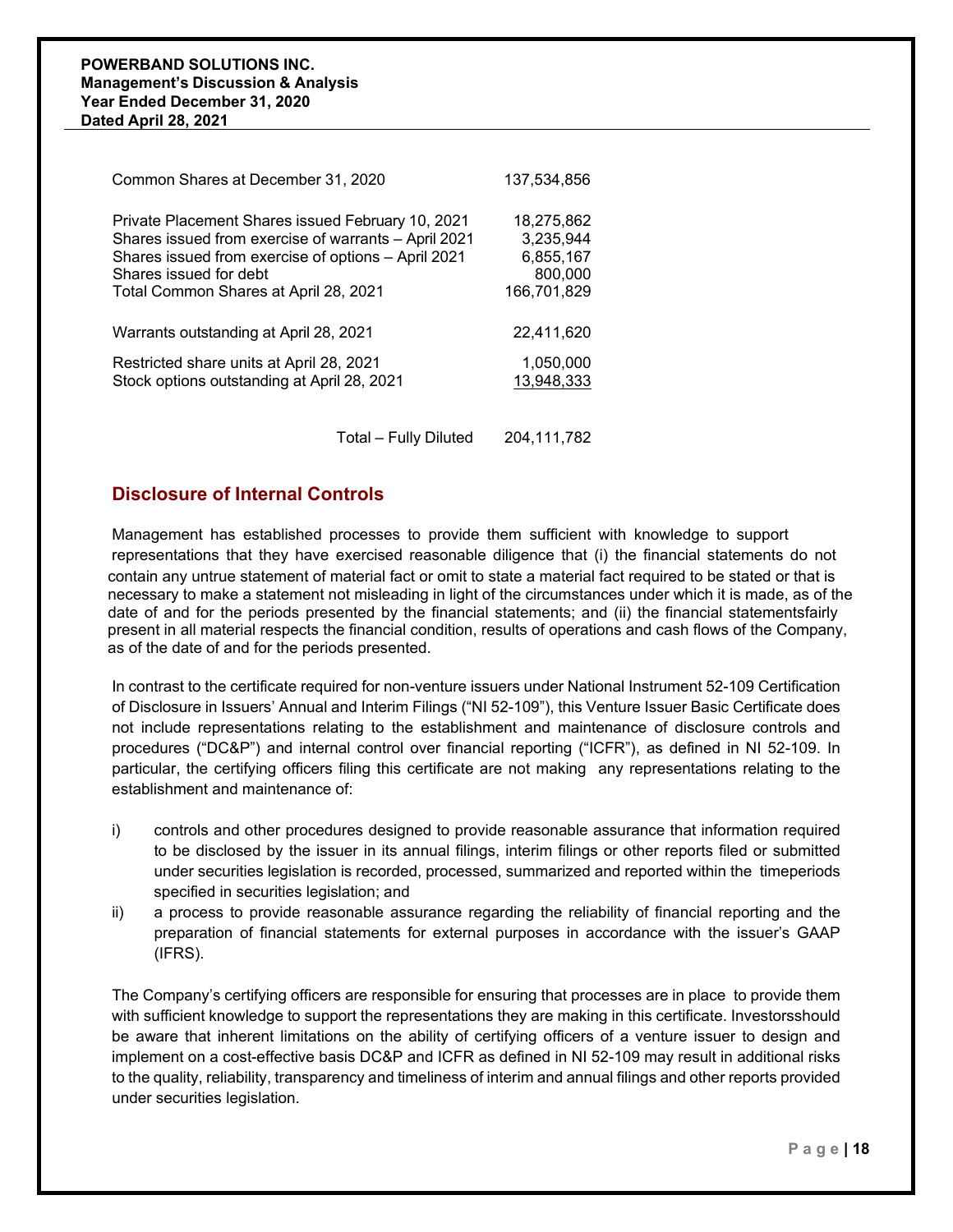### **Risks and Uncertainties**

The operations of the Company are speculative due to the high-risk nature of its business, which is the development and implementation of automotive industry-related software. These risk factors, although not exhaustive, could materially affect the Company's future operating results and could cause actual events to differ materially from those described in forward–looking information relating to the Company.

### Liquidity Concerns and Future Financings

The Company will require significant capital and operating expenditures in connection with the development of software platform and the operation of its auction and finance portal services. There can be no assurance that the Company will be successful in obtaining required financing as and when needed. Volatile markets may make it difficult or impossible for the Company to obtain debt financing or equity financing on favourable terms, if at all. Failure to generate positive operating cash flow, or to obtainadditional financing on a timely basis may cause the Company to postpone or slow down its development plans, or reduce or terminate some or all of its activities.

### Dilution Risk

In order to finance future operations and development efforts, the Company may raise funds through the issue of common shares or securities convertible into common shares. The constating documents of the Company will allow it to issue, among other things, an unlimited number of common shares for such consideration and on such terms and conditions as may be established by the directors of the Company, in many cases, without the approval of shareholders. The size of future issues of common shares or securities convertible into common shares or the effect, if any, that future issues and sales of the commonshares will have on the price of the common shares cannot be predicted at this time. Any transaction involving the issue of previously authorized but unissued common shares or securities convertible into common shares would result in dilution, possibly substantial, to present and prospective shareholders of the Company.

### Limited Revenues

To date, the Company has recorded limited revenues as it has been operating its auction platform and lease origination activity within a core group of automotive dealerships. The Company has purposefully chosen not to expand its network of buyers and sellers until the software platform was fully operational and strategic partnerships were in place to allow for rapid deployment of the PowerBand Platform. There can be no assurance that significant losses will not occur in the near future or that the Company will be profitable in the future. The Company's operating expenses, and capital expenditures may increase in subsequent years in relation to the engagement of consultants, partners and personnel to advance the Company's product offering.

### Foreign Exchange

The Company will be subject to foreign exchange risks relating to the relative value of the Canadian dollar as it expands its product offering to other jurisdictions, namely the United States. Presently, the Company supports its operations by raising financing in Canadian dollars and incurs expenditures in both Canadian and United States dollars.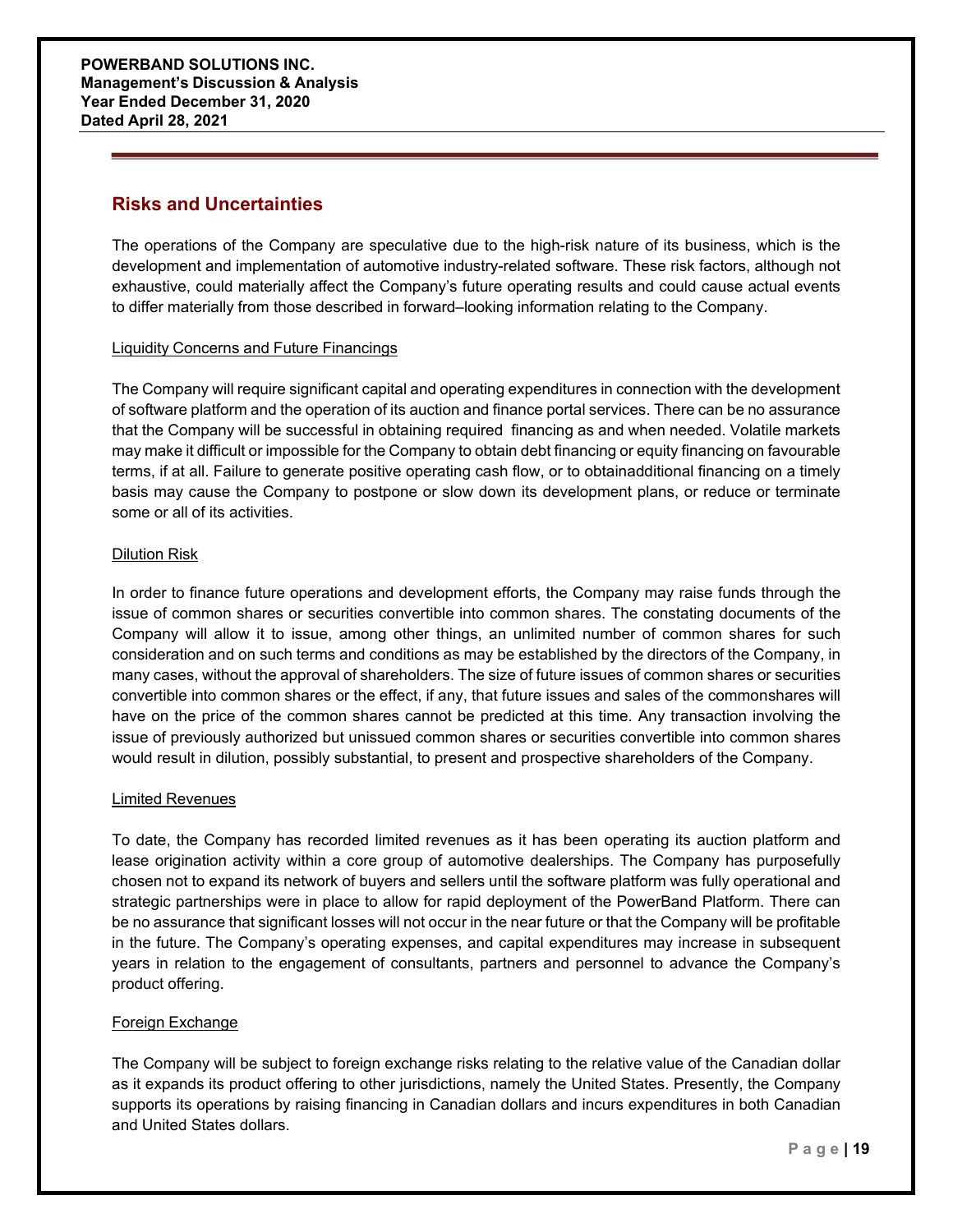#### **Competition**

PowerBand competes with many other automotive software development companies that have substantially greater resources than the Company. Such competition may result in the Company being unable to acquire sufficient number of customers to achieve profitability, recruit or retain qualified employees or acquire the capital necessary to fund its operations. The Company's inability to compete with other automotive software development companies for these resources would have a material adverse effect on the Company's results of operation and business.

#### Conflicts of Interest

Certain of the Company's directors and officers serve or may agree to serve as directors or officers of other companies and, to the extent that such other companies may participate in ventures in which the Company may participate, the directors of PowerBand may have a conflict of interest in negotiating and concluding terms respecting such participation.

#### **Dividends**

To date, PowerBand has not paid any dividends on its outstanding securities and does not expect to do so in the foreseeable future. Any decision to pay dividends on the common shares will be made by the board of directors on the basis of the Company's earnings, financial requirements and other conditions.

#### Litigation

In August 2018 the Company was served a Notice of Civil Claim in the Superior Court of British Columbia by Advanced Media Solutions Limited ("AMSL"), a Company incorporated pursuant to the laws of the British Virgin Islands. AMSL is seeking payment of USD\$450,000. The Company disputes the facts setout in the Civil Claim and has filed a Response to Civil Claim, as well as a Counterclaim to the Plaintiff and other individuals and entities involved for damages. A further claim was then filed against the Company for a further \$455,000. The Company believes the claim is without merit. The Company has assessed the claims totaling \$905,000 as highly unlikely to be successful.

In May 2019 the Company was served a Notice of Civil Claim in the Superior Court of British Columbia by Paul Mountney and Paulette Mountney, a former consultant of the Company and the sole shareholder of LeadSource Canada Inc., respectively. The amount of the Claim is approximately \$565,000. The Company believes the claim is without merit. The Company has assessed the claim as highly unlikely to be successful.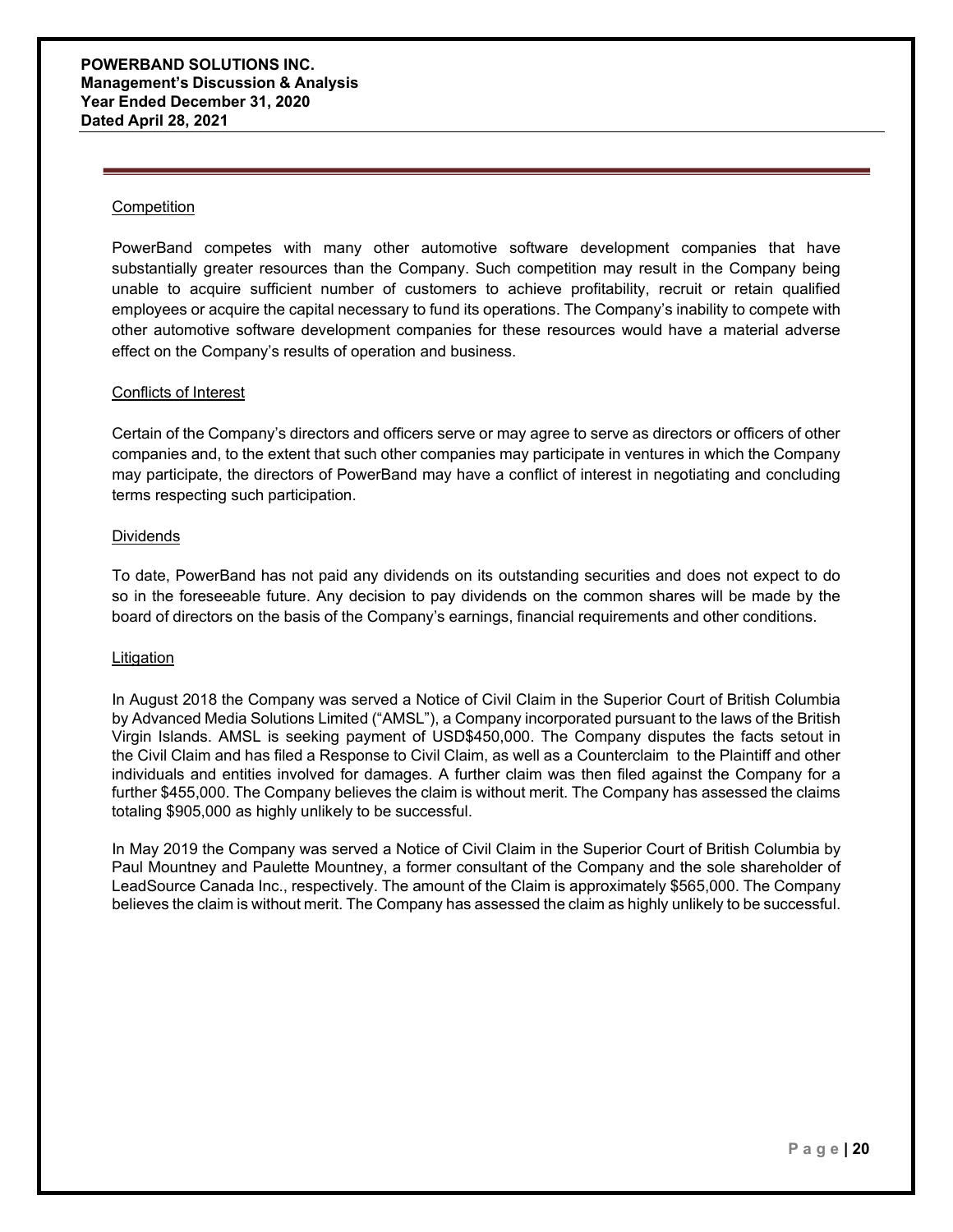Frunzi v. MUSA Auto Holdings, LLC, Texas District Court, Dallas County, Case # DC-18-14445:

Mr. Frunzi's employment was terminated for cause on September 5, 2018. Mr. Frunzi subsequently asserted a claim for breach of his employment agreement. He seeks money damages inthe amount of the severance payment specified in his employment agreement, which is an amount comprised of 18 months' base salary, his prior year's bonus, and health insurance premiums for 18 months. He also seeks the value of the profit interest units that vested under his grant agreement before his employment was terminated. In addition to money damages, Mr. Frunzi seeks a declaratory judgmentthat MUSA breached his employment agreement and an accounting that can be used to determine the value of the profit interest units that vested before the termination. The amount in controversy is about \$427,500, not including the value of any profit interest units claimed by Frunzi. The case is expected to proceed to trial in Dallas County on March 30, 2021. Musa Auto Holdings, LLC brought a counterclaim against Frunzi for breaching his employment agreement because it required that he surrender to us all the company material when he was terminated. He conceded in his deposition that he retained sensitive information. We cannot prove damages to any degree of certainty but have pled for injunctive relief to seek our outside counsel fees.

### Foreign Operations

As of December 31, 2020, the Company only had operations that were located in Canada and the United States.

The Company may also decide in the future to commence operations in another country. As such, the Company may be exposed to various levels of political, economic and other risks and uncertainties associated with operating in a foreign jurisdiction.

### **Subsequent Events**

Subsequent to the year ended December 31, 2020, the following corporate activities occurred:

- In January 2021, the Company announced the deployment of a specialized platform enhancing software, which will cost US\$200,000, and that will address some of the challenges the consumers and dealers are confronted with completing a transaction online.
- On February 10, 2021, the Company announced that it has closed on its non-brokered private placement (the "Private Placement") of 18,275,862 units (the "Units") at a price of \$0.29 per Unit for total proceeds of \$5,300,000. Each Unit is comprised of one common share of the Company ("Common Share") and one share purchase warrant (the "Warrants") of the Company. Each Warrant entitles the holder to receive, for no additional consideration, one Common Share, subject to adjustments, at an exercise price of \$0.49 for a period of 24 months from their date of issuance. Cash finders' fees of \$92,803 were paid to arm's length finders. In addition, 320,009 compensation warrants (the "Finder Warrants") were issued. The Finder Warrants are exercisable at a price of \$0.49 per common share for a period of 24 months after their date of issuance.
- In January 2021, the Company repaid a note payable for the acquisition of IntellaCar amounting to \$769,594 (US\$600,000). A partial payment of \$251,834 (US\$200,000) was made on the second note payable of US\$400,000. This is reported at December 31, 2020 as due to related parties.
- In January and February 2021, the Company repaid loans to shareholders for total amount of \$763,922